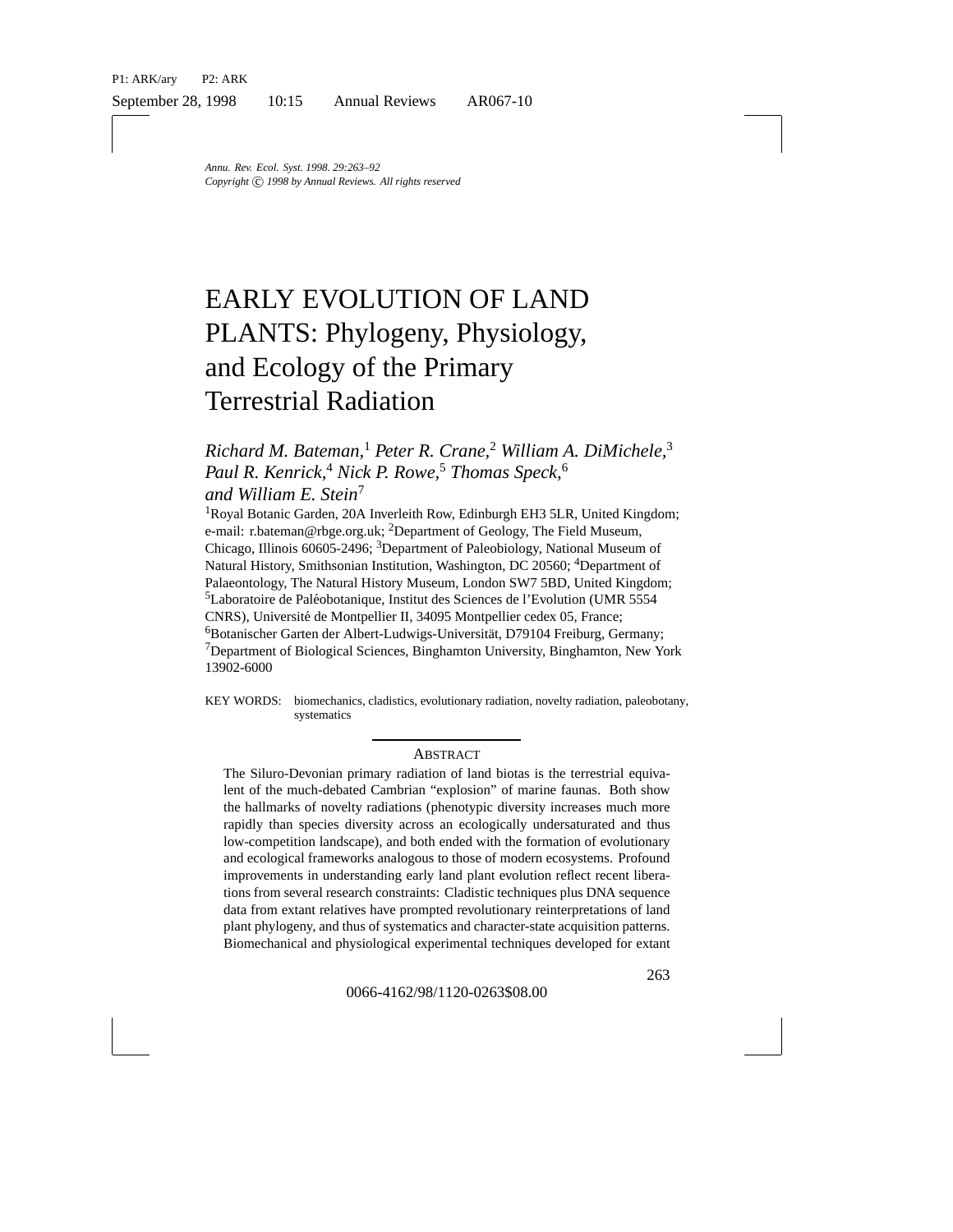plants have been extrapolated to fossil species, with interpretations both aided and complicated by the recent knowledge that global landmass positions, currents, climates, and atmospheric compositions have been profoundly variable (and thus nonuniformitarian) through the Phanerozoic. Combining phylogenetic and paleoecological data offers potential insights into the identity and function of key innovations, though current evidence suggests the importance of accumulating within lineages a critical mass of phenotypic character. Challenges to further progress include the lack of sequence data and paucity of phenotypic features among the early land plant clades, and a fossil record still inadequate to date accurately certain crucial evolutionary and ecological events.

# INTRODUCTION

Within paleobotany, there are few more popular review topics than the origin and initial radiation of vascular land plants in the Silurian (438–410 mya) and Devonian (410–355 mya) periods (20, 21, 23, 25, 34, 37, 39, 40, 51, 56, 57, 66, 67, 70, 95, 97, 132). Fortunately, each crop of reviews is separated by remarkable empirical and conceptual advances in a wide range of fields that amply justify frequent reappraisals.

## *Recent Advances*

Any uniformitarian views of the Earth's environment that have survived the paradigm shift of plate tectonics and continental drift have since been undermined by evidence of dramatic changes in global climate and atmospheric composition through the Phanerozoic. Thus, paleoecologists must now deal with profound changes in the environmental theater as well as the evolutionary play. During the Siluro-Devonian there was a strong concentration of land masses in the Southern Hemisphere, with only North America, northern Europe, and parts of China straddling the equator (115). Consequently, both atmospheric and oceanic currents contrasted starkly with modern patterns. Atmospheric  $CO<sub>2</sub>$ levels were falling precipitously and  $O<sub>2</sub>$  levels rising rapidly; both phenomena, driven at least in part by the "greening"of the continents, had profound implications for the physiological competence of land plants (3, 13, 14, 44, 80, 85, 97).

Building on earlier intuitive advances (5), the systematics of early land plants has been revolutionized by the integration of morphological data from living and fossil species to generate cladistic phylogenies (50, 64–66). These not only define putative monophyletic (and thus natural) groups of species but also elucidate the sequence of acquisition of features and functions within specific lineages (9, 75). Molecular phylogenies of extant species have further clarified evolutionary relationships and tested the supposed primitive nature of some "living fossils" (9, 139).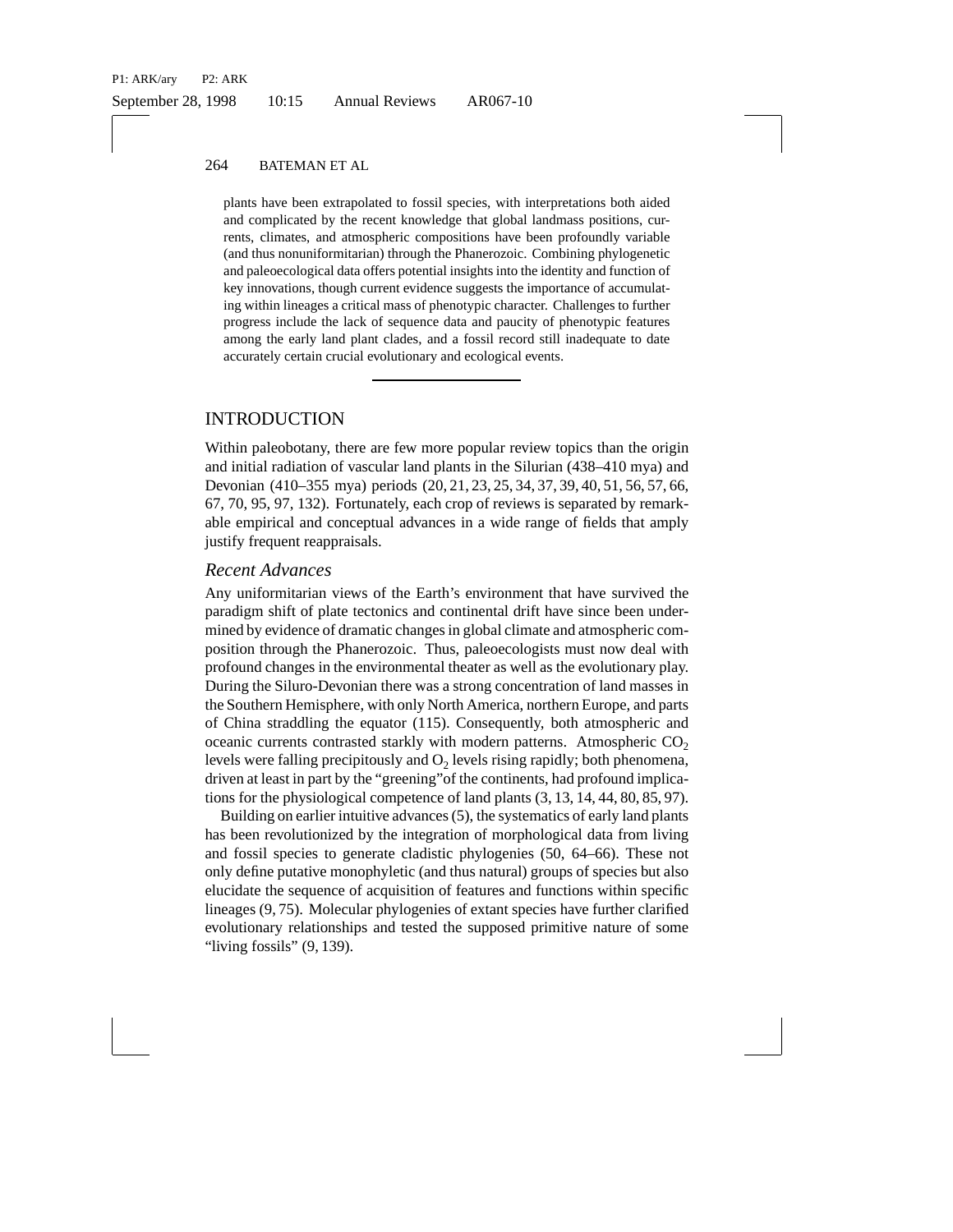Reexamination of exceptionally preserved biotas, notably the Rhynie Chert (64, 98, 99), has elucidated the novel life histories of several early land plants as well as revealed abundant interspecific interactions within their communities. Biomechanical and physiological models erected around extant plant species have been extrapolated onto fossils, often with surprising results (12, 87, 96, 97, 122).

Advances in understanding the genetic underpinnings of major phenotypic changes of extant plants (2, 22) offer deeper understanding of the nature of speciation in general and radiations in particular (54). Plants are viewed increasingly as evolutionary models in their own right, rather than religiously shoe-horned into pre-existing theories built around higher animals (11). The resulting insights permit fresh comparisons between radiations on land and those in marine environments (cf. 25, 55).

Radiations in general are being defined more precisely and categorized usefully according to pattern of diversification and inferred causal mechanisms (10, 45, 138). More specifically, attempts are being made to tease apart the supposedly explosive Siluro-Devonian terrestrial radiation into a better-defined nested set of evolutionary bursts (40, 66, 67).

# *Four Phases of Plant Evolution*

Bateman (7) attempted to simultaneously categorize and interpret ca. 1800 million years of plant evolution as four successive phases.

- 1. The Biochemical Phase characterized the extensive history of life prior to the Ordovician (510–438 mya; 97, 113). During this period, fundamental biochemical pathways such as those facilitating respiration and photosynthesis were established in anatomically simple cyanobacteria and algae that primarily occupied aqueous environments. Also, more sophisticated life histories followed the advent of meiosis.
- 2. The Anatomical Phase spanned the Ordovician and Silurian. Erstwhile pioneering land plants struggled with the physical and physiological problems posed by a terrestrial existence, challenged more by the hostile environment than by competition with one another. Most of the tissue types that characterize modern land plants evolved, together with the alternation between independent sporophytic and gametophytic generations that defines the pteridophytic life history.

Focusing more directly on the fossil evidence, Edwards & Selden (40) recognized phases corresponding largely to those of Bateman, but they effectively subdivided his anatomical phase into an Upper Ordovician-Silurian (quasi)bryophytic phase (Phase 2a) and a later Silurian rhyniophytic phase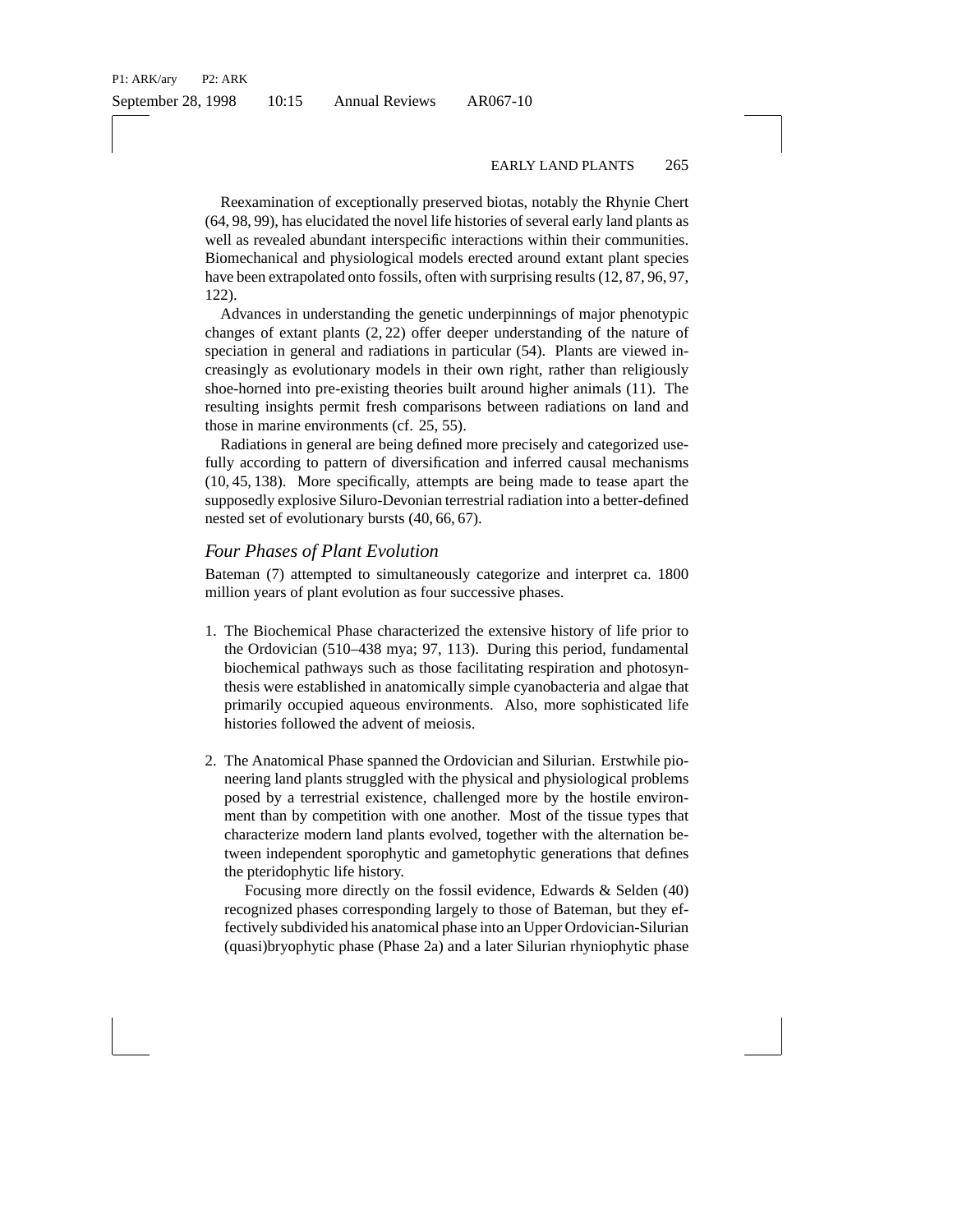(Phase 2b). These broadly correspond to the liverwort-dominated "eoembryophytic" and explosive "eotracheophytic" phases, respectively, of Gray (57; see also 67).

- 3. The Morphological Phase of Bateman ("eutracheophytic" phase sensu 57) reached an acme in the Devonian. Fully terrestrialized land plants experimented with various arrangements of tissue types, apparently engendering morphological and architectural escalation. This greatly increased the range and maximum complexity of gross morphological form as well as maximum body sizes; species of several clades adapted to exploit the third dimension far more effectively.
- 4. The Behavioral Phase increased exponentially through the Carboniferous and Permian, building on the previous evolutionary phases and establishing the ecosystem dynamics that continue to control modern vegetation. In particular, interactions between individual plants and their abiotic environment were increasingly supplemented with biotic interactions among individuals, which facilitated coevolution with mycorrhizal and pathogenic fungi, and with animal pollinators, dispersers, and herbivores.

This review concerns primarily the intermediate anatomical and morphological phases, which conveniently present the strongest evidence in the fossil record. Phase 1—the presumed earlier transition to land of prokaryotic and simple eukaryotic oxygen producers and fungi—is taken as an essential precursor to the embryophytic life history and subsequent vascularization (40, 66, 97). The well-integrated, mainly seed plant–dominated communities of Phase 4 (25) are deemed too modern in aspect to merit discussion here; their phylogeny is reviewed elsewhere in this volume (28).

In this chapter we examine the anatomical and morphological phases of terrestrialization by reviewing recent advances in land plant phylogeny, physiology–biomechanics, and ecology. We then attempt to draw together the patterns evident in these disparate sources of data to infer potential processes underlying this most profound of all terrestrial radiations.

# LAND PLANT PHYLOGENY

First we summarize present evidence for land plant phylogeny, beginning with the presumed Mid-Ordovician colonization of the land and ending with the Late Devonian origin of the seed plants; examples of these taxa are described in greater detail in recent paleobotany texts (131, 136). This section focuses on the relationships of higher taxa (primarily classes and orders) and uses a novel informal nomenclature to describe some recently delimited monophyletic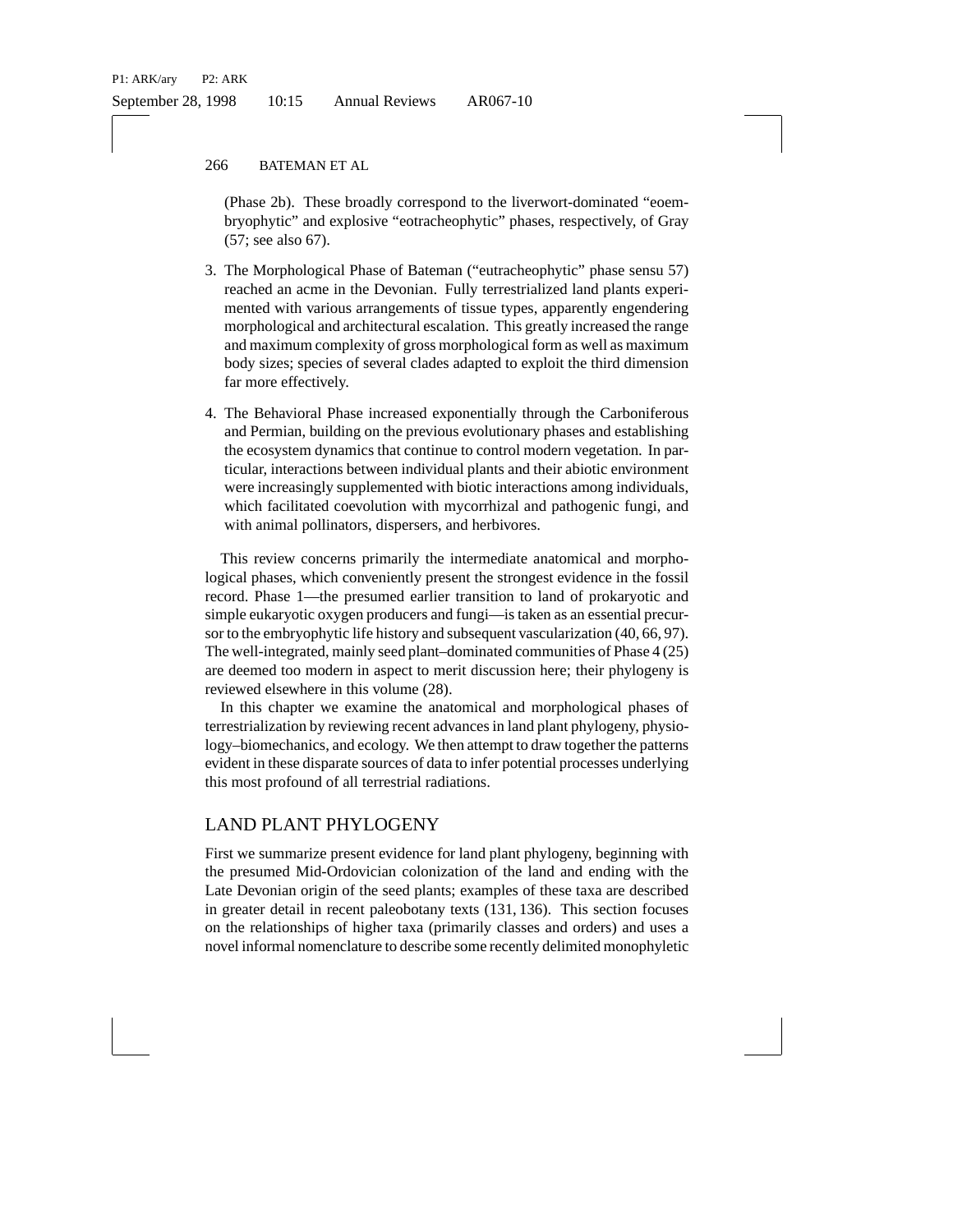groups (66). Selected character-state transitions between potentially pivotal groups are elucidated in subsequent sections.

Phylogenetic studies based on comparative morphology (32, 56, 84) and molecular genetics (73, 78, 79, 81) provide compelling evidence for a close relationship between land plants and green algae, specifically the Charophyceae. Living Charophyceae are a small group of predominantly freshwater plants comprising simple unicellular and filamentous species (e.g. Klebsormidiales and Zygnematales), as well as highly differentiated forms (e.g. Charales) that include some of the most complex green algae (56). Charophyceae are a paraphyletic group, but the identity of the living land plant sister group remains unresolved. The most likely sister taxa to land plants are Coleochaetales (ca. 15 living species), Charales (ca. 400 living species), or a clade containing both.

The fossil record of charophycean algae is relatively poor, and the earliest evidence post-dates that of land plants (67). Fossils are limited mostly to decayresistant or calcified parts of the life cycle, and only two groups (Charales, Zygnematales) are well represented. The earliest and most abundant charophycean algae are Charales (46), which first appear in the fossil record in the Late Silurian but probably had a considerably earlier origin, given that early fossils have well-developed and highly distinctive gametangia that resemble those of modern forms. The appearance of Charales in the fossil record may be linked to the evolution of calcification in the more derived members of this group. Zygnematales occur more rarely in the fossil record (58), and the group is first recognized in the Middle Devonian. The phylogenetically important Coleochaetales have not been recognized unequivocally in the fossil record. Some cuticular compressions in the Lower Devonian (notably *Parka*) resemble the delicate, filamentous thalli of living *Coleochaete orbicularis*, though other aspects of their morphology are inconsistent with this interpretation (cf. 61, 86).

#### *Land Plants*

Monophyly of land plants is strongly supported by comparative morphology  $(16, 32, 56, 66, 84)$  and nucleic acid sequences  $(62, 72, 73)$ . Although relationships among the major basal living groups remain uncertain (4, 9, 32, 48, 56, 59, 66, 84), the hypothesis currently supported by the broadest range of data resolves "bryophytes" as paraphyletic, with liverworts basal in land plants and either mosses or hornworts as the living sister group to vascular plants. Liverworts themselves may be paraphyletic to other land plants, with marchantialeans basal and jungermannialeans more closely related to hornworts, mosses, or vascular plants (4, 15).

An alternative hypothesis, suggested by 18S rRNA sequences, places hornworts as basal and a liverwort-moss clade as sister group to vascular plants (59). Less parsimonious hypotheses recognize bryophyte monophyly and either a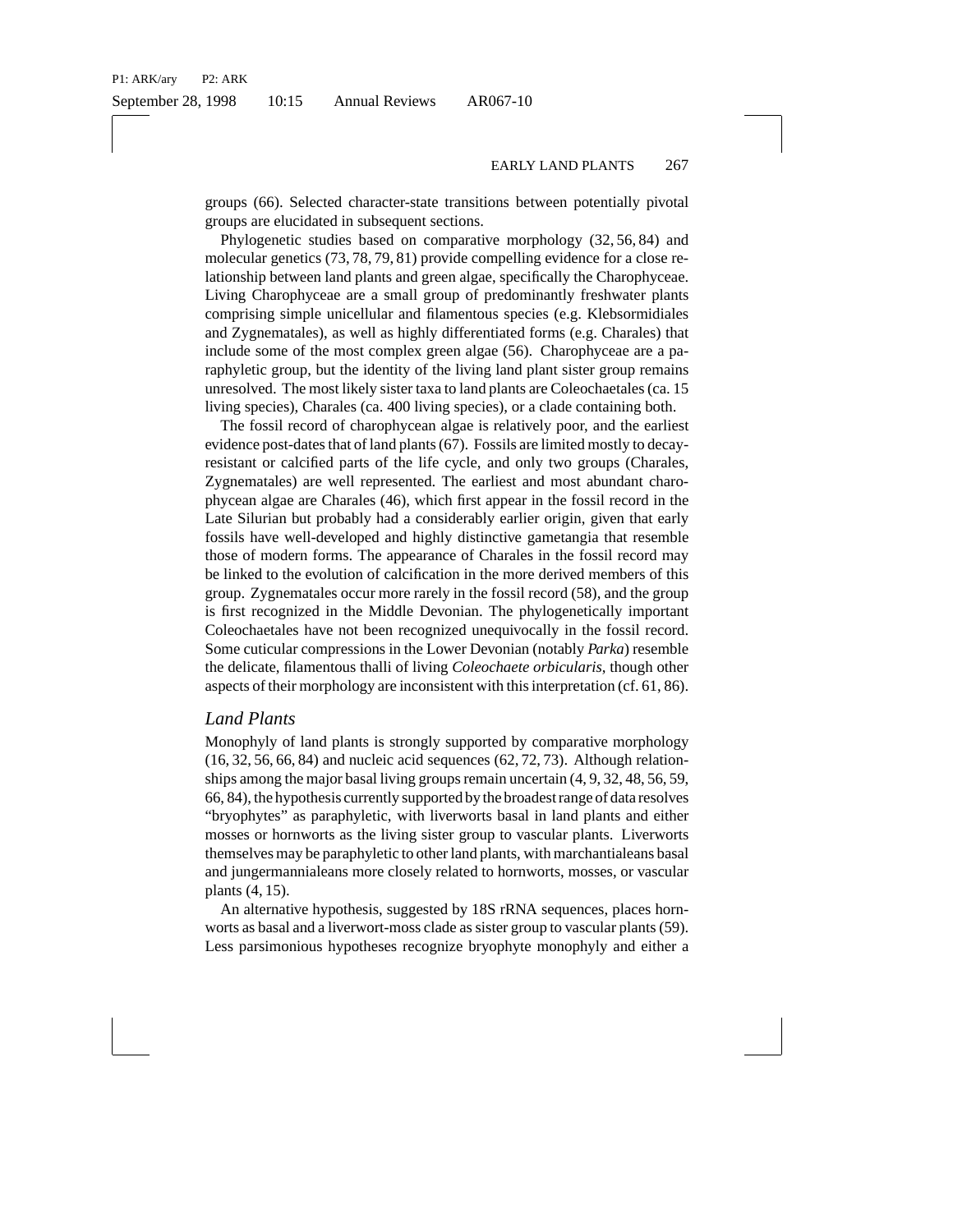sister group relationship with vascular plants (66) or an origin from within basal vascular plants (32, 48, 62, 132). Phylogenetic evidence suggests that "bryophytes"<sup>1</sup> in general, and liverwort-like plants in particular, should have been important components of early terrestrial floras (67).

Evidence from fossil spores indicates that land plants originated in the mid-Ordovician and that the divergence of the four major living clades (liverworts, hornworts, mosses, vascular plants) may have occurred during the Late Ordovician and Silurian (52, 57); this hypothesis is consistent with phylogenetic data that resolve "bryophytes" as a basal grade within land plants. In contrast, the megafossil record documents a Late Silurian origin and Early Devonian diversification of vascular plants and a much later origin of "bryophytes." Kenrick & Crane (66, 67) argued that the spore record provides a more accurate picture of the time of origin and pattern of early diversification of land plants than the megafossil record because spores are more numerous and less influenced by taphonomic biases. They suggested that the late appearance of "bryophytic" megafossils probably reflects the combined effects of under-representation of this group in the fossil record and also the difficulties of recognizing early plants at the "bryophyte" grade that may have lacked the distinctive features of living groups.

However, the late appearance also offers comfort to a minority of phylogeneticists who view as credible scenarios of "bryophyte" origins via sporophytic reduction from isomorphic "pretracheophytes" (9), particularly if the Ordovician supposed bryophytic spores, cuticular sheets of cells, and tubes of nematophytes were in fact derived from free-living or lichenized fungi (128).

#### *Liverworts*

The most inclusive phylogenetic studies of liverworts resolve a jungermannialean (Metzgeriales, Jungermanniales, Calobryales) clade (4, 15, 83), a pattern consistent with traditional systematic treatments (114). Morphological studies indicate that Metzgeriales are paraphyletic to Jungermanniales (83), and this hypothesis has some support from 18S rRNA sequences (19). Recent molecular and morphological analyses also support monophyly of marchantialean liverworts (Sphaerocarpales, Marchantiales, Monocleales; 15). Within marchantialeans, the enigmatic Monocleales (two species) are nested within Marchantiales, and Sphaerocarpales are probably sister group to a Marchantiales– Monocleales clade.

Despite widespread support for an early origin of liverworts from phylogenetic studies, the group has a poor fossil record. Some of the earliest land plant spores possess features that are consistent with a sphaerocarpalean affinity

<sup>&</sup>lt;sup>1</sup>This use of quotes is a convention in phylogenetics for identifying taxa as paraphyletic grades rather than monophyletic clades.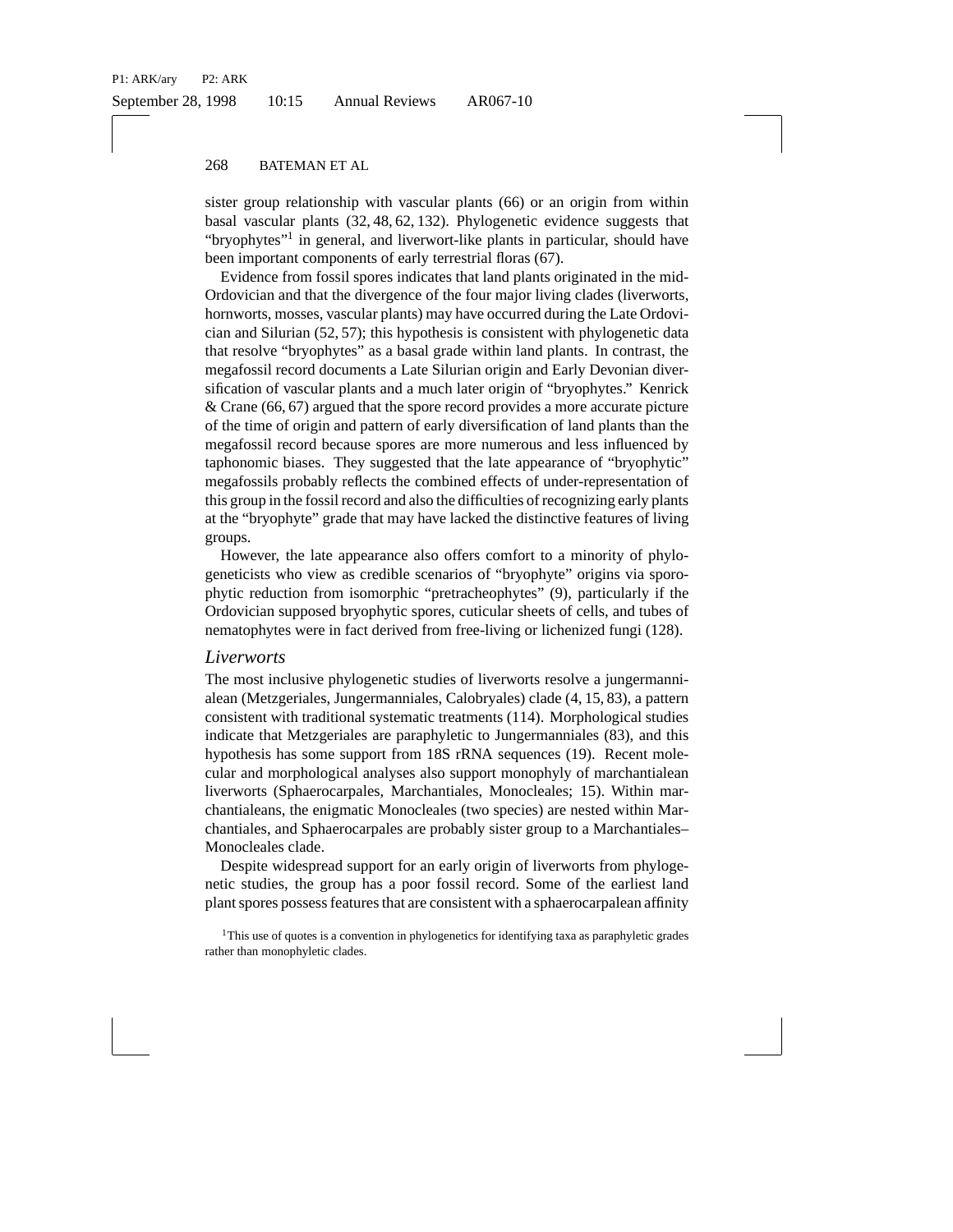(57, 137), but there are insufficient characters to substantiate an unequivocal affiliation with liverworts. Many early spores could also belong to extinct taxa in the stem groups of land plants or major basal land plant clades. Most Paleozoic megafossils are related to Metzgeriales, including the earliest unequivocal liverwort (Upper Devonian). The precise relationships of earlier liverwort-like megafossils (38, 49) require further clarification. Jungermanniales first appear in the Mesozoic, and there are only a handful of well-substantiated Jurassic and Cretaceous records. Sphaerocarpales are first documented in the Triassic, and Marchantiales are clearly present in the Mid–Late Triassic.

#### *Hornworts*

Hornworts are a small, divergent group of land plants comprising ca. 400 living species. Monophyly of hornworts is well supported and uncontroversial (32, 83, 84), though generic limits and relationships among genera are poorly resolved. *Notothylas* may be sister group to an *Anthoceros–Dendroceros– Megaceros–Phaeoceros* clade (83), though a marginally less parsimonious alternative solution interprets the small, simple sporophytes of *Notothylas* as derived, and taxa with larger sporophytes such as *Dendroceros* and *Megaceros* as basal in the group. The fossil record of hornworts is poor and has not yet contributed important information to cladistic studies of this group.

#### *Mosses*

Monophyly of mosses has broad support in recent phylogenetic studies (15, 59, 60, 82). Within mosses, Sphagnales and Andreaeales are consistently resolved as basal groups. Molecular data support two major clades of peristomate mosses: (*a*) a nematodontous clade comprising Buxbaumiales, Tetraphidales, Polytrichales, and perhaps Andreaeales and (*b*) an arthrodontous clade containing Bryales (59, 60). New morphological data on sporophytes and gametogenesis in *Takakia* provide compelling evidence for an affinity with basal mosses (Andreaeales, Sphagnales), rather than with liverworts (Calobryales), as previously hypothesized (32, 48, 101); this relationship is also supported by similarities in 18S rRNA sequences (59).

Mosses have a poor Paleozoic and Mesozoic megafossil record. Arthrodontous groups such as Dicranales, Pottiales, Funariales, Leucodontales, and Hypnales have been documented in the Late Permian and Early Triassic (118). Sphagnales are also known from the Late Permian (*Protosphagnum*). Putative Polytrichales have been reported from the Carboniferous, but the first unequivocal record is from the Late Cretaceous (71). The earliest megafossils of possible moss affinity include *Sporogonites* (Lower Devonian) and *Muscites* (Lower Carboniferous), though the latter is more likely to be a lycopsid (NP Rowe, unpublished data).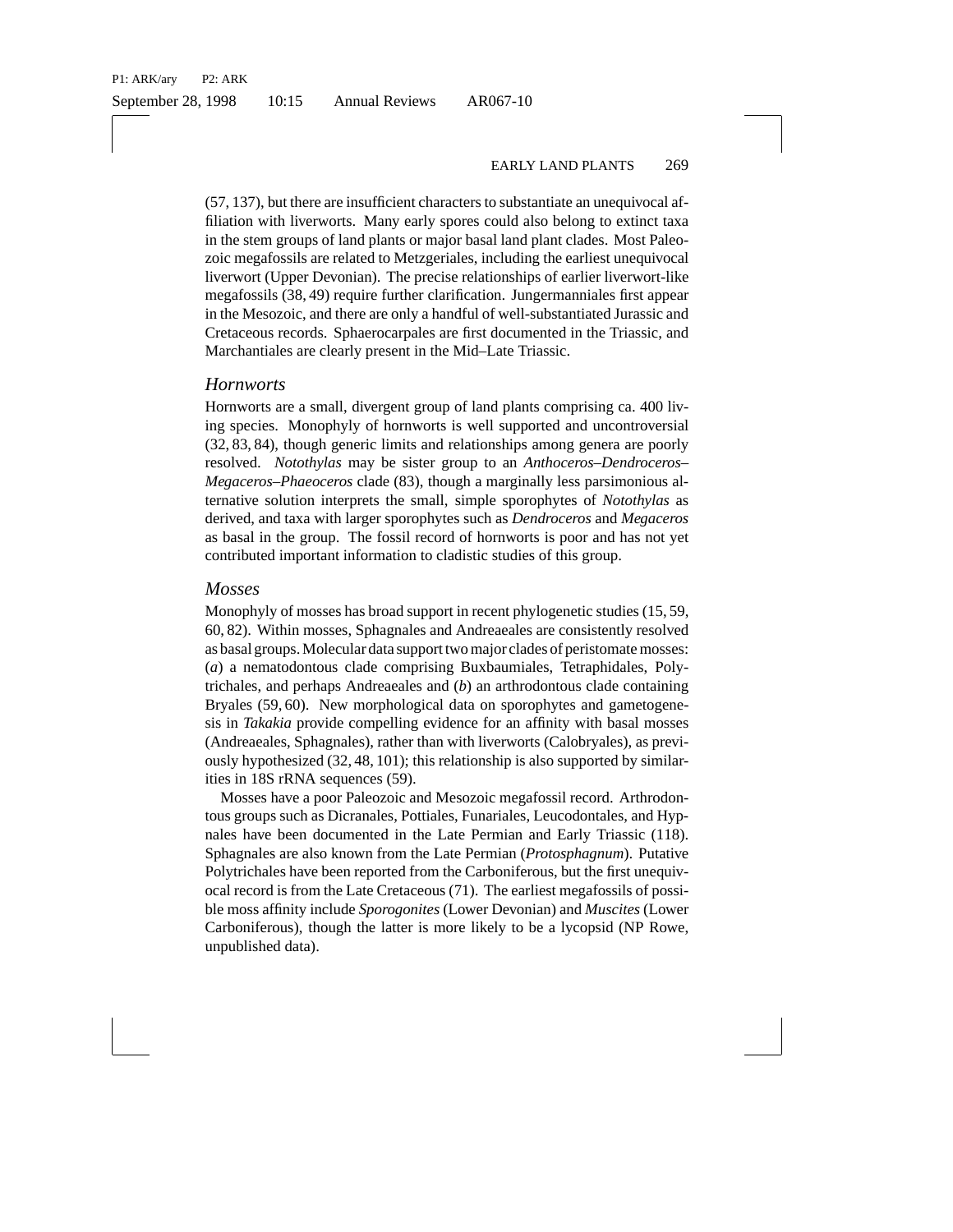## *Vascular Plants*

Monophyly of vascular plants is supported by comparative morphology (66, 130) and by data from 18S rRNA (72) and 16S rDNA sequences (77). The inclusion of fossils results in the recognition of several additional clades that cannot be discriminated among living taxa alone. Phylogenetic analyses (65, 66) interpolate two Early Devonian Rhynie Chert plants, *Aglaophyton* and *Horneophyton*, as paraphyletic between "bryophytes" and basal vascular plants because they possess some features unique to vascular plants sensu lato (e.g. branched, nutritionally independent sporophyte) but also retain several plesiomorphic, bryophyte-like characteristics (e.g. terminal sporangia, columella in *Horneophyton*, and the absence of leaves, roots, and tracheids with well-defined thickenings).

The discovery of previously unrecognized diversity in extinct *Cooksonia* and similar early fossils (e.g. *Tortilicaulis*, *Uskiella*, *Caia*; 38) also suggests that simple early land plants—once grouped as rhyniophytes (5)—are not a monophyletic assemblage (66). *Rhynia* and a few related fossils (*Taeniocrada*, *Stockmansella*) form a small but distinctive clade in the vascular plant stem group (rhyniopsids; 65, 66). Some *Cooksonia* species may be among the paraphyletic precursors of vascular plants ("protracheophytes"), whereas others are true vascular plants apparently allied to the clubmoss lineage. The eutracheophyte clade (vascular plant crown group) contains all living and most fossil vascular plants.

# *Lycophytes*

The Lycophytina constitutes a distinctive basal clade within eutracheophytes (16, 62, 66, 72, 107). Monophyly of lycophytes has broad support from comparative morphology (66, 130) and molecular studies (72, 76, 139). Within lycophytes, the extinct, leafless zosterophylls are resolved as a basal grade. Derived zosterophylls with marked bilateral symmetry of their axes form the clade Zosterophyllopsida (66). Within the sister group of leafy lycopsids, there is strong support for monophyly of the ligulate and heterosporous clades (66, 76, 139). Also, Isoetaceae constitutes clearly the most closely related living group to the far more diverse arborescent lycopsids of the Late Paleozoic.

Small herbaceous lycophytes (Zosterophyllopsida, Drepanophycaceae) are among the earliest recognizable land plant megafossils, and the group was a prominent component of Early Devonian floras. Several major clades evolved during the Devonian, including the three living groups: Lycopodiaceae, Selaginellaceae, and Isoetaceae. All living lycopsids are herbaceous or pseudoherbaceous, but substantial trees evolved within Isoetales sensu lato during the Late Devonian (8). These arboreous species dominated tropical lowland coastal swamps during the Carboniferous.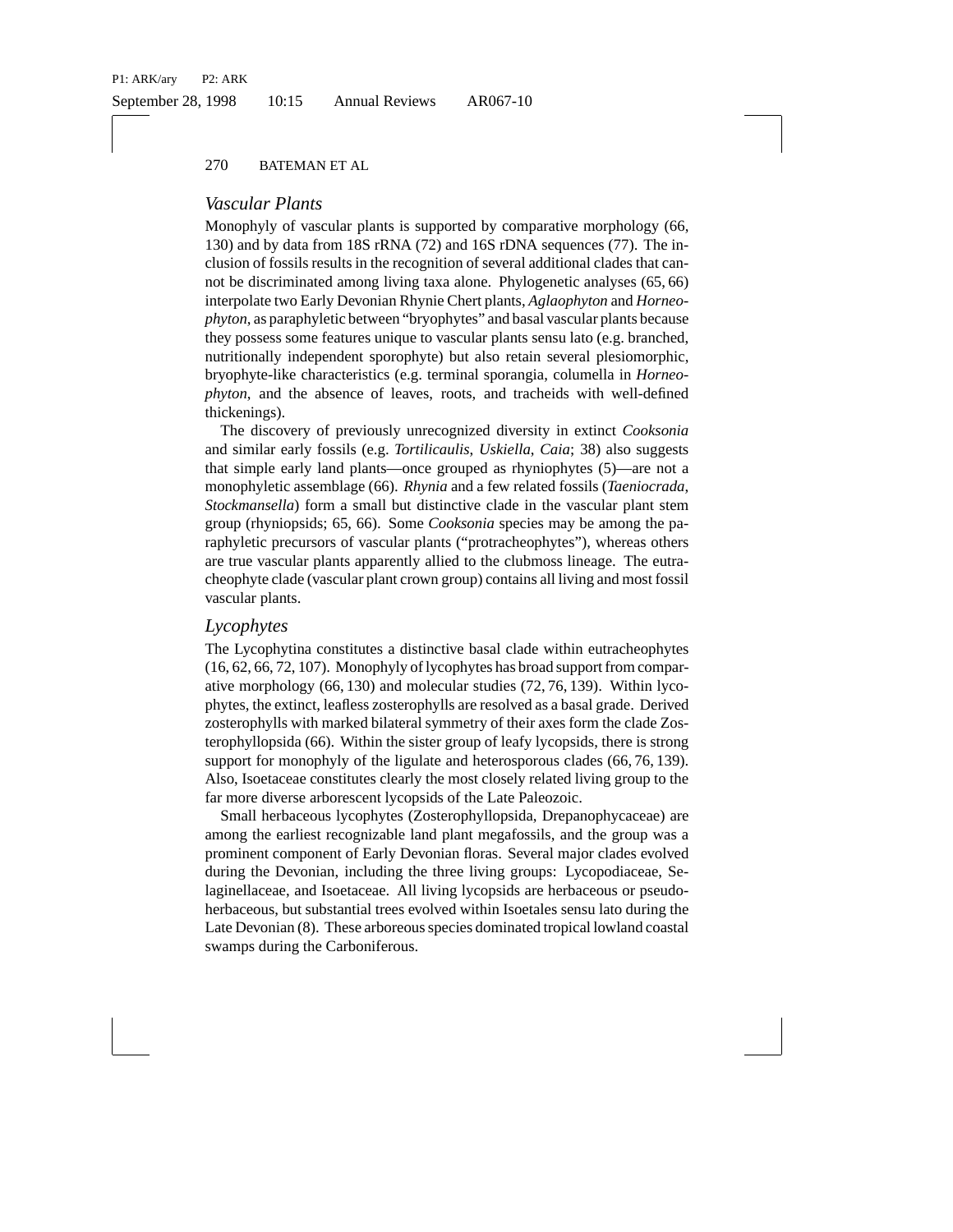# *Euphyllophytes*

In eutracheophytes, monophyly of a euphyllophyte clade comprising living horsetails, ferns, and seed plants has broad support  $(28, 29, 62, 66, 72, 94, 107,$ 130), whereas the widely recognized "trimerophytes" are viewed as paraphyletic or polyphyletic. Some conflicting molecular data sets place elements of lycopsids within euphyllophytes (77) or resolve lycopsids as sister group to seed plants (76), but internal consistency of the data is low and neither hypothesis is supported by comparative morphology. The euphyllophyte stem group contains early fossils such as the "trimerophytes"*Psilophyton* and *Pertica* (66).

Within euphyllophytes there is strong support for monophyly of leptosporangiate ferns (93), lignophytes (paraphyletic "progymnosperms" plus monophyletic seed plants), and seed plants (72, 76, 109, 130), as well as for a horsetail clade comprising living *Equisetum* plus extinct *Calamites* and *Archaeocalamites* (129). Relationships among these groups and other smaller living taxa (Ophioglossales, Marattiales, Psilotales) and extinct taxa (Cladoxylales, Zygopteridales, Iridopteridales, Stauropteridales) remain highly ambiguous. For morphological data, one hypothesis views ferns sensu lato as monophyletic. The basal dichotomy in ferns is between a clade containing living eusporangiate ferns plus Filicales (fern crown-group) and a clade comprising Upper Devonian–Lower Carboniferous fernlike fossils of the Cladoxylales, Zygopteridales, and Stauropteridales (106). An alternative hypothesis shows ferns as paraphyletic to seed plants. Certain fernlike fossils, and possibly also living eusporangiate ferns, are depicted as more closely related to seed plants than to leptosporangiate ferns (107, 130).

# PHYSIOLOGY AND BIOMECHANICS

# *Bryophytes*

Mechanical constraints on early land plants were probably negligible, given their small body size, limited height, and presumed prostrate (thalloid) organization. Biophysical constraints were governed primarily by direct exposure to the atmosphere, prompting the acquisition of outer envelopes to restrict dehydration of the plant body (cuticle) and spores (sporopollenin) (87, 90, 95–97, 124). If the earliest terrestrial embryophytes morphologically resembled extant liverworts and hornworts, growth forms probably included relatively thin, dorsiventrally organized thalloid structures lacking specialized conducting or supportive tissues. Despite several reports of thalloid organisms in pre-Devonian sediments (36, 136), their status as embryophytes remains equivocal as a result of limited preservation.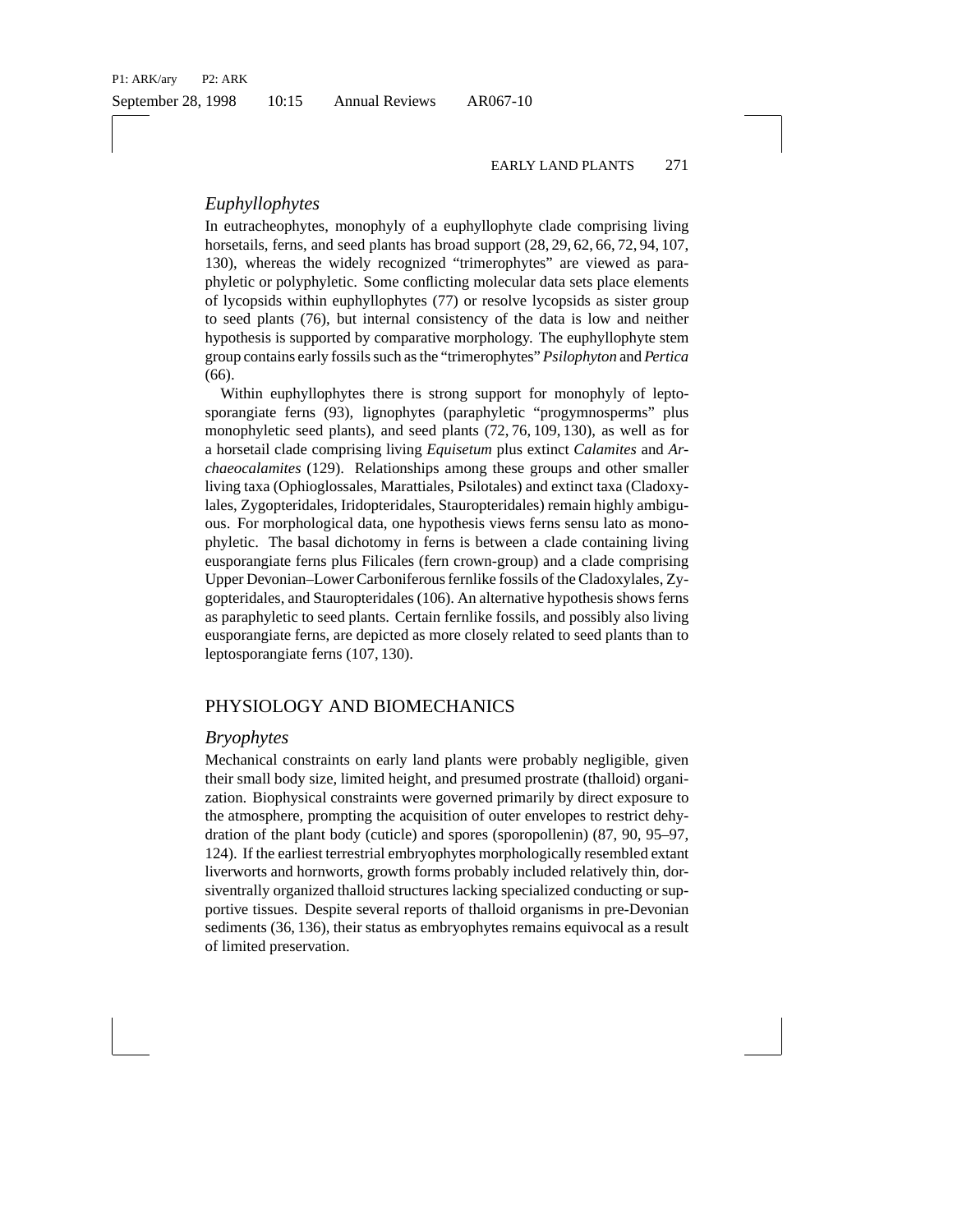Possibly the earliest upright cylindrical structures among embryophytes were erect gametophores embedded in thalloid structures. Because the cylindrical structures lacked specialized vascular tissues or hypodermal steromes, the diameter and height of such columns would have been severely restricted by potential conductance (105) and relied on turgor pressure to maintain an upright stance. The height of female sporophyte-bearing gametophores may have conferred greater dispersal potential than that possessed by forms sporulating directly from the thallus surface, allowing spores to reach uncolonized areas beyond the dense, extensive clonal mat.

Extant mosses reflect a transition from a thalloid to an axial growth form bearing leaflike appendages. Although some gametophyte axes show tissue differentiation into conducting cells (hydroids and leptoids), small axial diameters conferred considerable mechanical constraints. Nevertheless, such forms would have exceeded the height and vertical complexity of thalloid communities, in addition to developing photosynthetic leaflike appendages that were in some species connected to the water-conducting strand. In many extant moss species, dispersal of spores is effected by an elongate sporophyte seta that releases the spores slightly above the gametophyte layer. If such morphologies existed among "bryophytic" early land plants, the tiny columns constituting gametophyte axes and sporophytic setae represent mechanical innovations for trapping light and elevating the height of release of spores into the air (87, 90). The largely cylindrical design of such structures shows the earliest evidence of plant organs adapted to resisting bending forces in all lateral directions.

#### *"Protracheophytes" and Rhyniopsids*

Anatomically preserved early vascular plants, notably from the Rhynie Chert, provide sufficient anatomical information (cf. 35, 100) to construct accurate models of the biomechanical properties and growth forms of fossil plant stems (121–123). Prerequisites for such studies are reliable data on the distribution of contrasting tissues in axial transverse sections and well-preserved cell walls for comparison with those few living plant tissues already subjected to detailed biomechanical investigation (for methods see 120–123).

In the "protracheophytes" *Aglaophyton major* and *Horneophyton lignieri*, the flexural stiffness of upright axes and rhizomes was achieved by the maintenance of turgor pressure. The central conducting strands of such stems gave insignificant support, whereas the combined inner and outer cortex provided 98% of stem flexural stiffness in *Aglaophyton*. Quantitative estimates (12, 13) indicate that *Aglaophyton* could have reached a height of 19–33 cm before failing mechanically, compared with previous estimates of ca. 20 cm (42) and 50–60 cm (68). In *Horneophyton*, the parenchymatous cortex would have provided 98% of the flexural stiffness in stems possessing extrapolated maximum heights of 12–20 cm.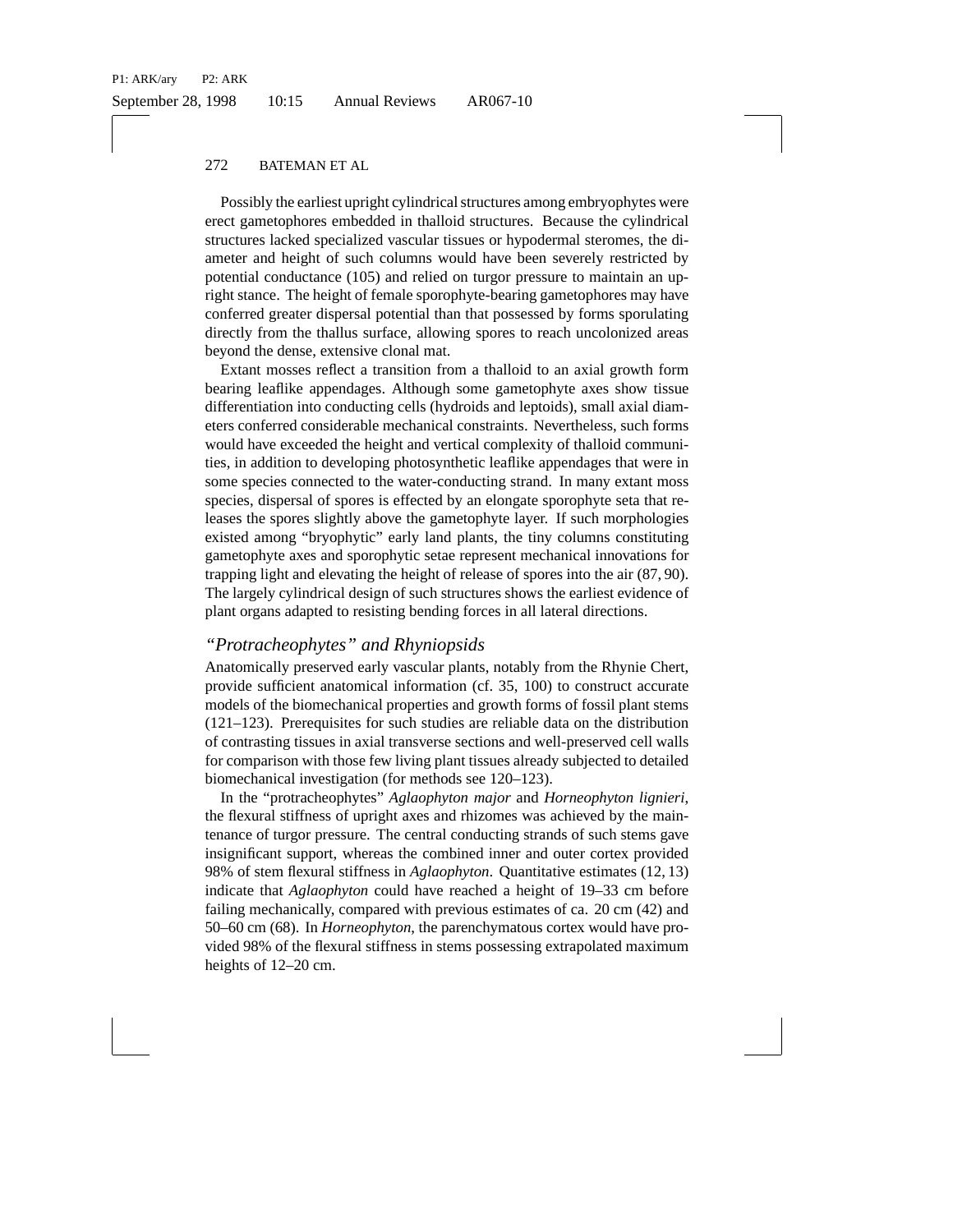Both plants relied on the maintenance of turgor to retain an upright posture. Sculptured and banded cylindrical elements comprising the central conducting strand probably emulated true xylem tissue in facilitating water transport and thus maintaining the turgor pressure of the entire axis. However, these elements were positioned too centrally in the axis to be of direct mechanical significance, and the thickened and banded walls of the elements were more mechanically suited to withstanding collapse by internal negative pressures of the lumen than increasing the stiffness of the tissue.

Among rhyniopsids, biomechanical models of *Rhynia gwynne-vaughanii* indicate that the stele of derived, S-type tracheids (65) similarly offers little direct contribution to flexural stiffness. The stem could have reached a maximum height of 13–22 cm without mechanical failure, supported largely by the parenchymatous cortex [99% of the stem flexural stiffness (123)]. In none of the rhyniopsids tested does the stele contribute significantly to flexural stiffness of the stem. The phylogenetically heterogeneous fossils assigned to *Cooksonia* (e.g. *Cooksonia pertonii*) are also turgor systems, although those showing differentiation of an outer hypodermal sterome may be predominantly supported by this tissue. The banded tracheid elements that characterize the earliest tracheophytes, like those of "protracheophytes," would not have been suitable for mechanical support against bending forces, though they were better designed for resisting internal negative pressures and facilitating maintenance of turgor pressure.

In summary, the earliest land plant axes tested indicate that upright axes of protracheophytes and rhyniopsids were dependent on a maintained turgor pressure to remain upright and to prevent wilting. This must have represented an important constraint on stem height and on the ability to support both terminal and lateral appendages (i.e. end-loads and branches). The appearance of conducting tissues represented a marked physiological and mechanical innovation for maintaining turgor pressure. It made possible a self-supporting axial growth habit that could far exceed in height the light-trapping and spore dispersal capabilities observed among thalloid gametophores and smaller-bodied bryophytic gametophytes and sporophytes. Despite these innovations, early terrestrial plants with turgor-stabilized axes would have been confined to habitats with a continuous and sufficient water supply that provided relatively high humidity (100).

#### *Eutracheophytes*

Mechanical investigations of "zosterophylls" sensu lato and basal lycopsids reveal few further innovations for improving axial mechanical stability. The turgescent cortex represented the predominant tissue contributing to the flexural stiffness of the stem in the lycopsids *Asteroxylon mackiei* (>95%) and *Drepanophycus spinaeformis* (84–98%), and a similar figure is calculated for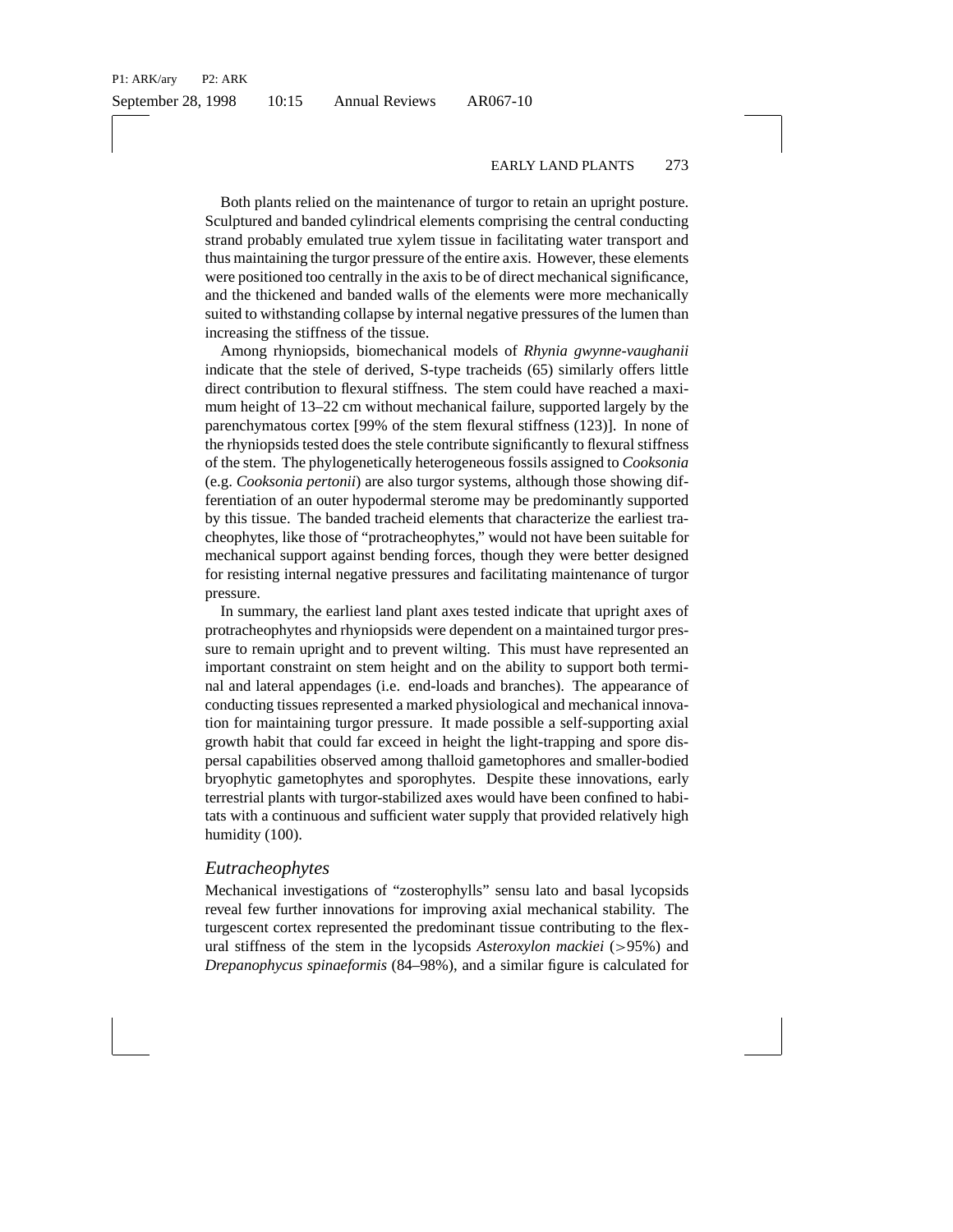those primitive species of *Zosterophyllum* that lack hypodermal steromes (121, 123). In both lycopsid species, the lobed steles probably exerted little influence in direct mechanical support with likely values of 2–5%, and in *Drepanophycus*, maximum calculated values of up to only 16% toward flexural stiffness of the whole stem (87, 88, 105, 123).

During early terrestrialization, columnar growth forms reliant on maintenance of turgor pressure probably saturated habitats with unlimited water availability. The potential complexity of growth forms and communities would have been severely constrained to sparsely branched forms no higher than 1 m. Further morphological innovations would have been necessary to colonize waterlimited habitats. We hypothesize that this next step in terrestrial colonization also involved lineages possessing turgor-stabilized upright stems. The high selective pressures needed to maintain high turgor pressures under even temporary water stress eventually drove the evolution of more complex and effective root systems for water uptake as well as an increase in cutinization of the epidermis and cell wall thickening of subepidermal tissues for reducing water loss via transpiration. The evolution of subepidermal layers in response to selective pressure for colonizing areas with temporary water stress was also a fortuitous preaptation for mechanical stability.

The appearance of a hypodermal sterome in zosterophylls probably marks the first mechanical innovation away from support based mostly on maintenance of turgor pressure. The production, and modulation during growth, of a ring of cortical fibers in an otherwise parenchymatous cortex would have permitted a wider range of mechanically viable structures and generated diverse smallbodied growth habits analogous to those of extant herbaceous lycopsids (110).

In the primitive "trimerophyte" *Psilophyton dawsonii*, the hypodermal sterome of collenchymatous-sclerenchymatous elements contributes significantly to the flexural stiffness of the entire stem (values of 96–99% result from calculations inputting either collenchyma or sclerenchyma as the outer tissue of the biomechanical model) (123). The predicted maximum height for a stem of *P. dawsonii* of basal stem diameter 6 mm is 75–200 cm, with the central steles contributing little to the flexural stiffness of the stems  $(<5\%)$ . Stems of the derived (sawdonialean) zosterophyll *Gosslingia breconensis* (basal diameter 4 mm) yield critical buckling lengths of 51–140 cm, depending on the tissue type employed in the model to represent the newly acquired hypodermal sterome (over 96% when modeled as collenchyma and over 99% when modeled as sclerenchyma) (123). Similar values characterize derived *Zosterophyllum* species possessing hypodermal steromes (123).

Among the Devonian plants analyzed, perhaps the earliest empirical evidence of a significant contribution to flexural stiffness from xylem tissue is observed in the protolepidodendralean lycopsid *Leclercqia complexa*. Modeling the outer sterome as collenchymatous tissue yielded a critical buckling height of 85–142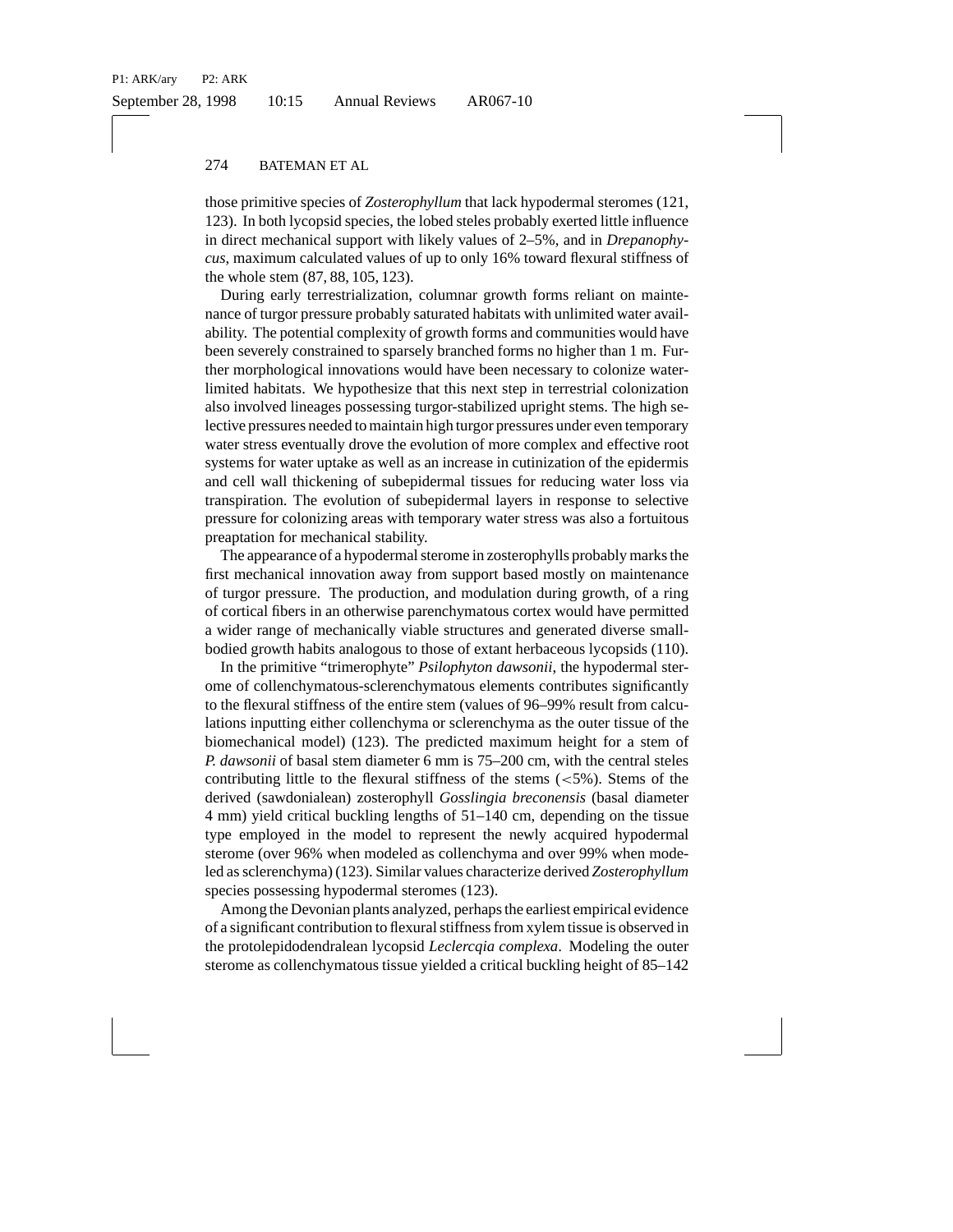cm (basal diameter 7 mm) (123). However, the contribution toward flexural stiffness of the xylem was still only 42%, compared with 56% from the collenchymatous hypodermal sterome.

Thus, prior to the appearance of extensive woody cylinders and periderm, mechanical stability among early land plants shifted from organizations relying on turgor systems to those employing hypodermal steromes. As well as affording the possibility of greater height, cylinders of collenchymatous or sclerenchymatous tissues were almost certainly important for supporting increasingly complex branch systems. Larger evapotranspiration surfaces would have required yet more efficient water conductance than was supplied by the primary steles in small-bodied early land plants. This may partially explain the relatively larger and mechanically more significant steles observed in *Leclercqia* and similar taxa.

## *Lignophytes*

The appearance of secondary growth in the Middle Devonian, following the initial phase of land plant evolution, influenced water conductance, canopy formation, and mechanical support, and also prompted diversification in growth forms. The appearance of secondary xylem in eutracheophytes was probably linked to the water supply of megaphylls and selection for enlarging canopy surfaces, mechanically supported by hypodermal steromes. Biomechanical analyses indicate that secondary xylem in some early seed plants (and probably many early lignophytes) did not provide significant mechanical support; for example, the outer sparganum cortex in *Calamopitys* contributed over 85% to flexural stiffness of the stem and was essential for supporting the large megaphyllous leaves (111). Secondary xylem was confined within the primary body of the stem in many aneurophyte "progymnosperms" and basal seed plants, offering little mechanical strength but probably enhancing water conduction. Significant mechanical contributions from secondary xylem, such as that observed among archaeopteridalean "progymnosperms," were possible only following additional developmental innovations; the most notable was periderm formation, which permitted the wood cylinder to exceed the limits of the primary body of the stem (119).

# PALEOECOLOGY

The evolution of ecological patterns during the Devonian parallels the appearance of morphological and phylogenetic structure and diversity. The Devonian record suggests a steady increase in ecological complexity at all spatial scales, from an alien simplicity at the beginning to nearly modern organization by the onset of the Carboniferous (25). Early Devonian ecosystems were composed of structurally simple plants with dynamically simple interactions (39). The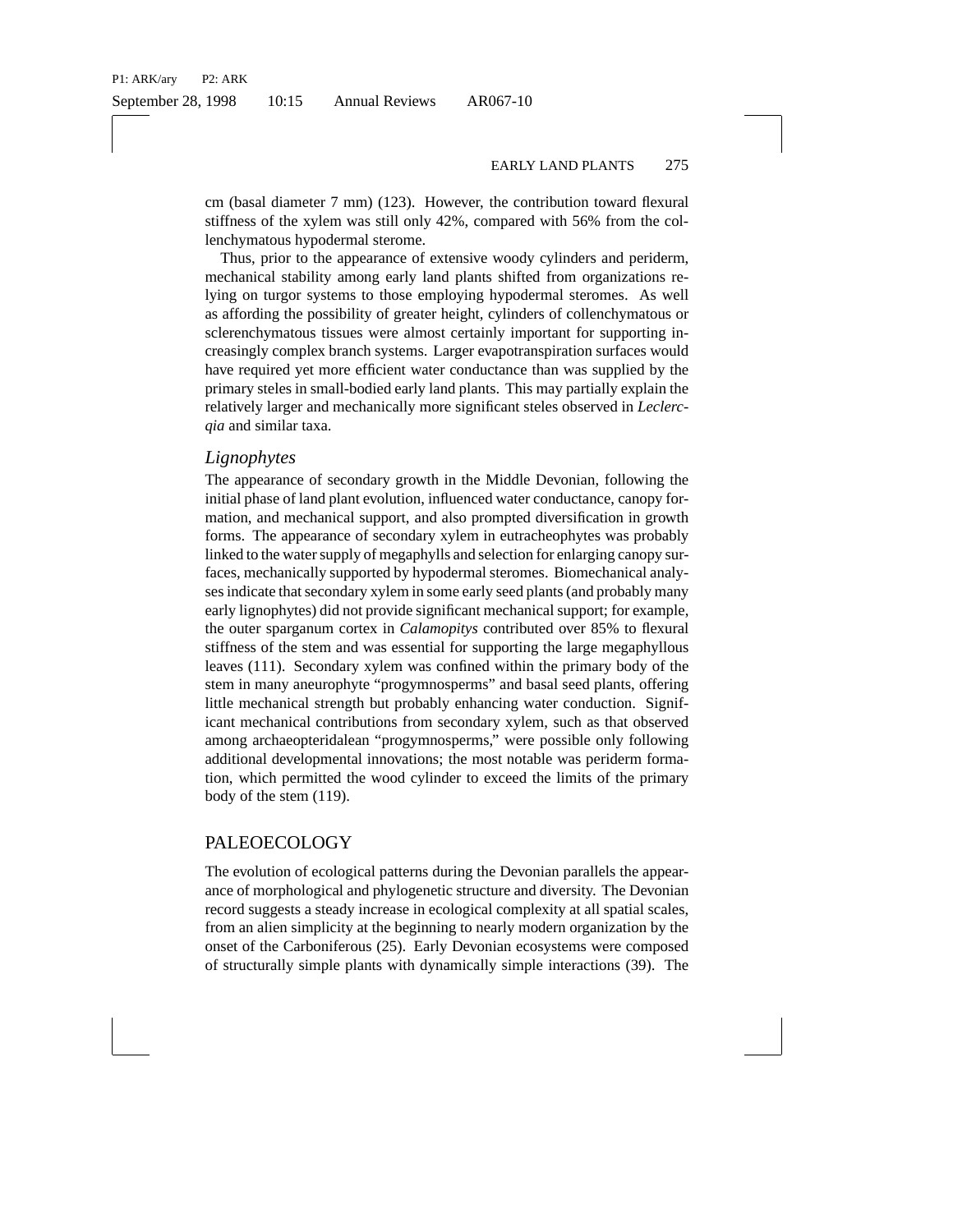differences in dynamics at local and landscape scales were slight and difficult to differentiate. By the end of the Devonian, landscapes were varied and local assemblages of plants were structurally complex, with much greater diversity of body plans, life histories, and survival strategies (112).

# *Early and Middle Devonian*

Studies of Early Devonian landscapes (34, 39, 63) indicate that supposed communities consisted of patches of opportunistic clonal plants. Given that typical coeval plants were characterized by rhizoids or rudimentary true roots, were supported by turgor pressure, and showed homosporous life histories, most vascular plants were probably constrained to wetter parts of the landscape. Within these humid habitats there may have been more niche partitioning than generally supposed. Recent work on paleosols (63) implies that vascular plants had gained the capacity to colonize some habitats with seasonal moisture availability, pointing to the evolution of physiological drought tolerance. Furthermore, the recognition of probable roots in weakly developed paleosols of streamside environments (44) indicates that some groups of Early Devonian plants may have been more complex morphologically than previously believed, having the ability to tap into deeper sources of groundwater.

The Rhynie Chert flora, now one of the best-understood floras of the entire Paleozoic, offers a remarkable window into an Early Devonian ecosystem. Although sporophyte architecture was simple, many sporophyte ecological strategies clearly coexisted, such as the ability of *Rhynia gwynne-vaughanii* to spread rapidly over a substrate via deciduous lateral branches (41). Sporophyte diversification was matched by a wide array of gametophyte morphologies that record many variations on aids to syngamy (64, 98), and fungi played a "modern" spectrum of roles in the ecosystem (133, 135). Unfortunately, the supposedly archetypal Rhynie Chert flora appears to be an unusual assemblage specialized for life in a low-pH, periodically flooded habitat (9); the flora may have included species secondarily reduced for aquatic life habits. The Chert thus allows only a small and potentially relictual perspective on the ecology of this crucial time. Recent paleosol studies revealed evidence for prototype "forests" as early as the Middle Devonian from waterlogged soils of New York State (31) and even in well-drained habitats from Antarctica (103). Lowland wetland macrofossil assemblages also demonstrate increasing plant-animal interactions; the evolution of terrestrial arthropods was proceeding rapidly and may have included herbivory (74, 117).

# *Late Devonian*

The evolution of community and landscape complexity escalated dramatically during the Late Devonian. Empirical studies of the relationship between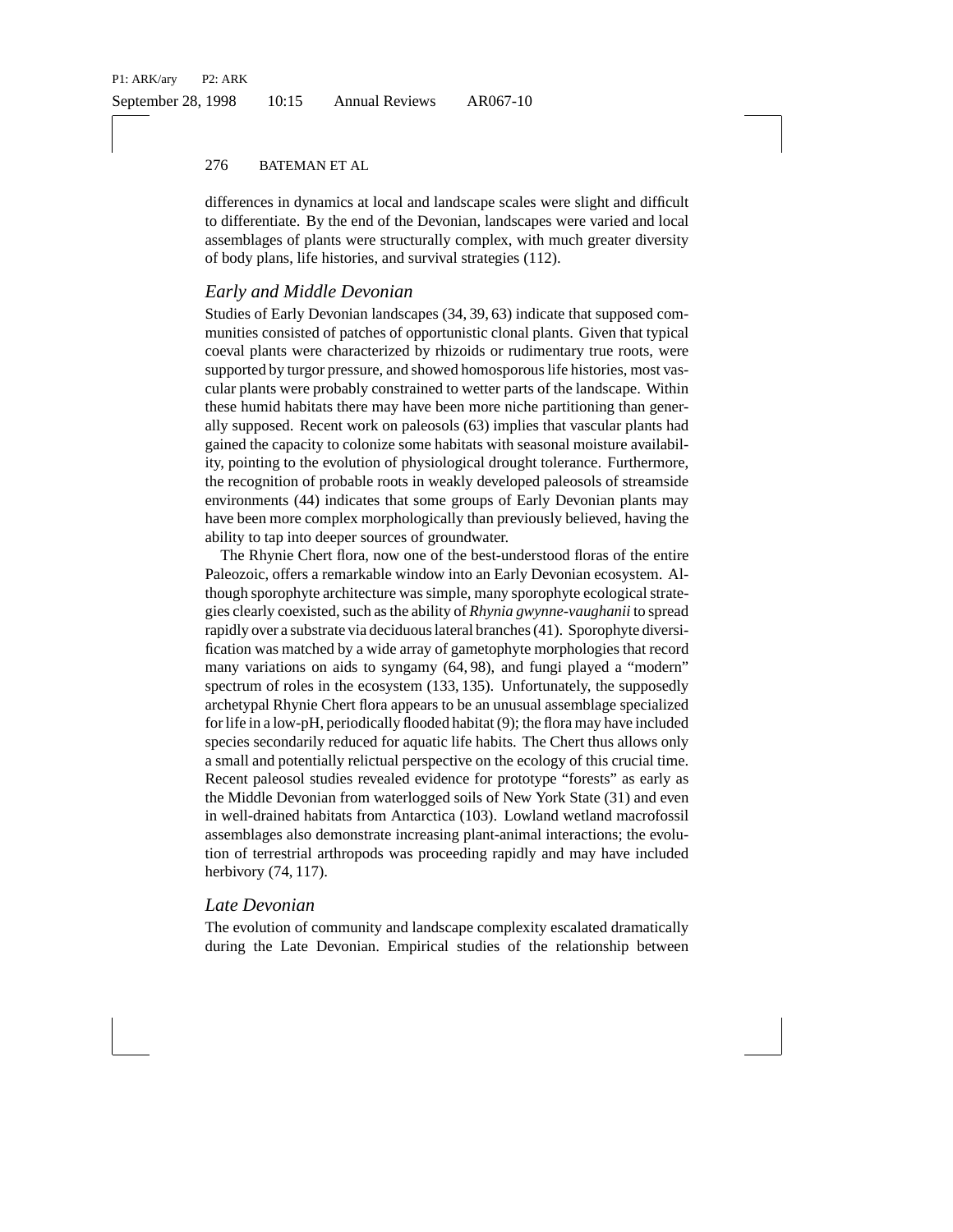megafloras and environments of deposition (17, 112) have revealed the initial phases of landscape partitioning by the major plant clades. Floras typical of swamps that were dominated by the fernlike plant *Rhacophyton*, and periswamp areas that included lycopsids, were distinct from floras of interfluves and drier parts of flood plains, dominated by the arboreous "progymnosperm" *Archaeopteris*. Seed-bearing "pteridosperms" appear to have originated in wetter parts of the landscape but then spread as opportunists into areas of disturbance and physical stress, including relatively arid habitats (108).

Pioneering studies using paleosols to resolve vegetational patterns across Late Devonian landscapes (17, 102) revealed a range of conditions on vegetated floodplains, from fully saturated to well drained and apparently dry. More recent investigations of in situ tree stumps and root casts in Late Devonian paleosols (31) indicated growth of *Archaeopteris* trees in seasonally wet but well-drained habitats. They further suggested that limited evidence of tree growth in the drier parts of floodplains may reflect both biological and physical processes that remove critical paleosol evidence rather than the absence of open forests. The development of rooting, and the evolution of forests and complex landscapes, apparently played a major role in determining global climatic and geochemical balances (3, 13, 44, 97).

Clearly, ecological and evolutionary changes were strongly linked and included both positive and negative feedback systems. The simple systems that characterized the Early and Middle Devonian apparently offered low resistance to invasion by species possessing major evolutionary innovations (25). Chaloner & Sheerin (21) documented the origin of nearly all major tissue and organ types during the Devonian, yet studies of Devono-Carboniferous plant biomechanics (87, 90, 119, 121, 122) indicate that the early plants were far from the biomechanical optima permitted by their tissues and organs (69). Studies of the developmental controls on Devonian plants (127) similarly suggest to some of us that initial increases in the complexity of development created many opportunities for morphological diversification with relatively few constraints. Maximum plant stature increased in many clades, along with the average diversity of organ types borne by any single species and the frequency of compound reproductive structures (70). Yet DiMichele et al (26) argued that the rate of increase in diversity of body plans slowed during the Late Devonian, as those architectures that characterize modern taxonomic classes and orders became clearly recognizable.

The Late Devonian encapsulated all the major body plans of vascular plants, each characterizing one of the major "modern" clades: seed plants, ferns, sphenopsids, and several groups of lycopsids (the lack of high-level innovation subsequent to the Early Carboniferous, with the arguable exception of the rise of the angiosperms, presumably reflects intensifying morphological and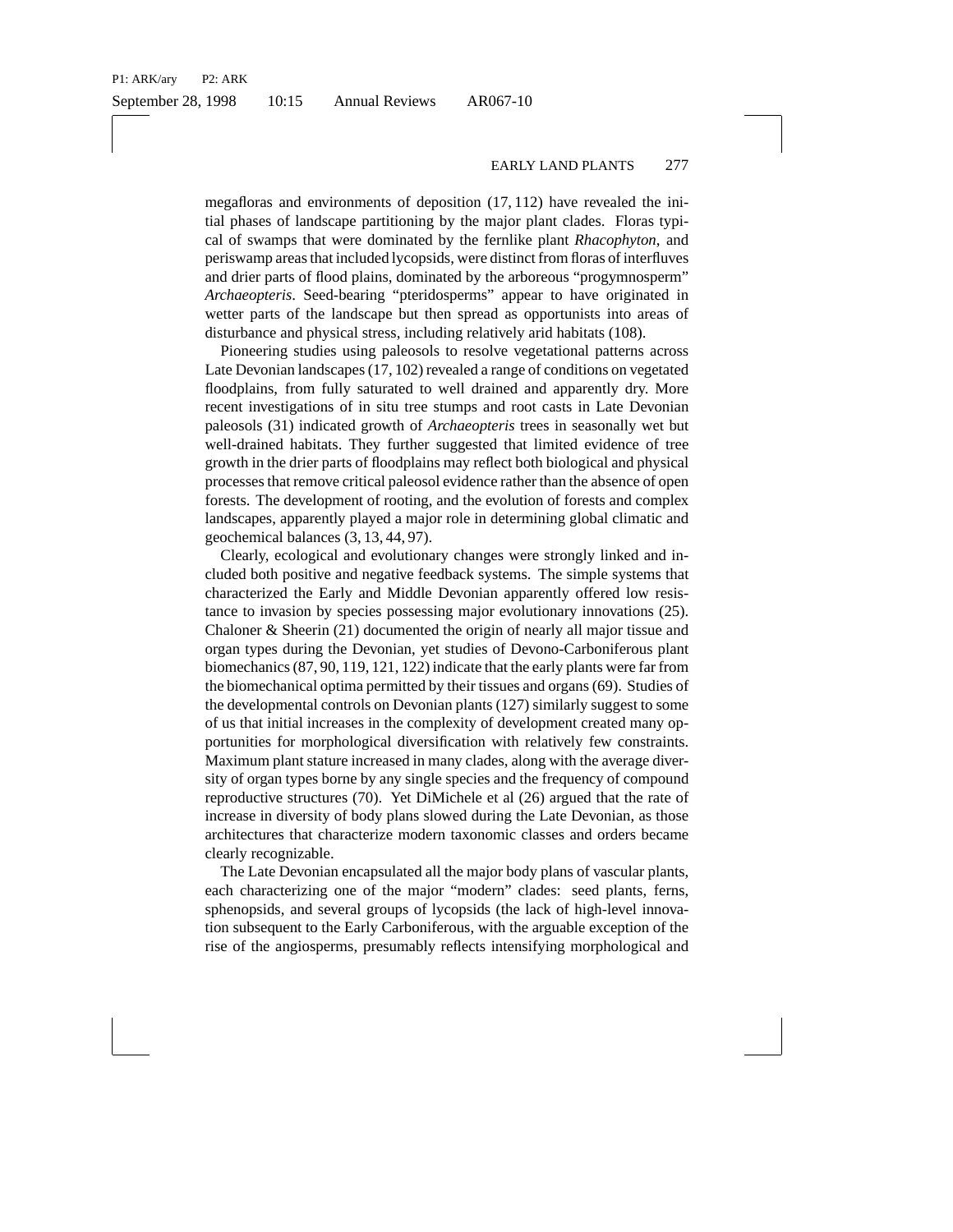ecological constraints). Available (albeit limited) evidence indicates that each major lineage of plants had established a distinct ecological centroid by the Early Carboniferous (24, 26) and that together they had occupied a wide range of terrestrial habitats (31, 103). The result was the development of strong incumbency effects, or "home-field advantage" (see 53, 92, 104), whereby ecological resource occupation suppresses the likelihood of survival of new variants (138).

# CHARACTERS AND PHYLOGENY RECONSTRUCTION

#### *Strengths of the Phylogenetic Framework*

Cladogram topology determines the relationships of higher taxa (and hence their delimitation into monophyletic groups) and the relative (but not absolute) timings of the speciation events that correspond to the lineage divergences. But more importantly, a rooted cladogram also provides an explicit evolutionary hypothesis that describes not only sister-group relationships but also characterstate transitions. The relative position of character-state transitions determines branch lengths—effectively, the amount of evolution between the speciation events encompassed by the cladogram. This allows measurement of the phylogenetic distance among analyzed taxa as disparity (the number of characters separating taxa through their most recent shared divergence point) rather than as raw similarity (10, 18, 47).

The enhanced ability to understand character evolution is at least as valuable as recognizing clades, particularly where the analysis includes morphological data (9–11). Advantages include the replacement of statistical correlations by phylogenetic correlations among characters, so that the active origination of a character state can be distinguished from mere passive inheritance from a shared ancestor. Also, the co-occurrence of transitions in two or more characters on the same branches can be interpreted in terms of the underlying evolutionary mechanism. Given a cladistic branch of several character-state transitions, two extremes of interpretation are possible. The saltation model (9–11) argues for a null hypothesis that the co-transitional characters are developmentally linked (pleiotropic) and reflect a single speciation event. In contrast, the adaptive model (27, 75) assumes that the accumulation of developmentally independent character states in response to selection pressures is gradual, and probably involves phylogenetically intermediate species absent from the sampled terminal taxa (either deliberately excluded or not yet known to science).

More recently, morphological phylogenies have been supplemented (or, in many cases, supplanted) by molecular phylogenies based on nucleic acid base sequences. These have proved especially valuable for comparing taxa that are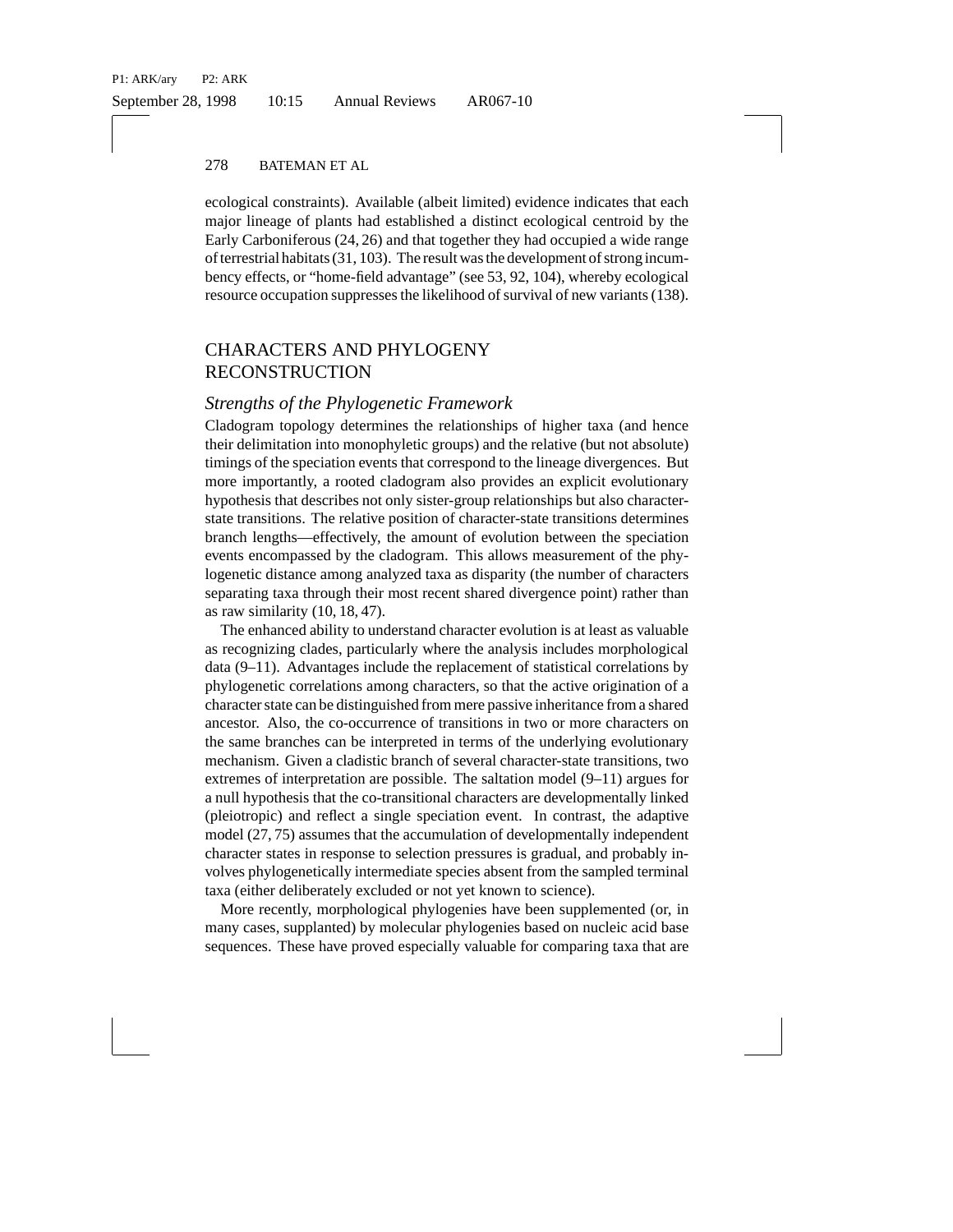highly morphologically divergent, plesiomorphically simple, or secondarily simplified by reduction (and hence have insufficient clearly homologous structures) and for elucidating cases of parallel evolution (9). Often, nonmolecular characters are "mapped" across molecular phylogenies rather than included in the parsimony analysis (54); this approach is preferable for ecological and continuously variable phenotypic characters but is a suboptimal way of analyzing discrete phenotypic characters (10).

#### *Constraints on Molecular Phylogenies*

The insights gained by applying phylogenetic techniques to the Siluro-Devonian radiation are remarkable given the many severe handicaps. First, extinct Paleozoic plants do not yield DNA, and large swathes of pioneering land plants have left no close extant relatives—half of the Paleozoic plant groups traditionally regarded as taxonomic classes (albeit most paraphyletic) are "extinct." Thus, molecular attempts to understand the evolutionary origins of bryophytes would be greatly assisted by sequencing extinct rhyniophytes (9). Similarly, studies of fern origins need DNA from extinct cladoxylaleans, stauropteridaleans, and zygopteridaleans; studies of equisetaleans need DNA from extinct iridopteridaleans; and studies of gymnosperms need DNA from extinct "trimerophytes" and "progymnosperms."

Second, the untestability of such groups extends to experimental approaches that (*a*) separate ecophenotypic from genetically controlled variation, (*b*) directly observe ontogeny, and (*c*) test for pleiotropic and epigenetic behavior in key developmental genes.

Third, the Siluro-Devonian radiation occurred either quickly  $(\leq 100$  million years; see 66) or very quickly (35–50 million years; see 11) relative to the much longer period separating the radiation from present-day floras testable by sequencing. Such deep, rapid radiations are difficult to capture using clocklike molecules; those changing fast enough to capture the relationships of the classes and orders emerging during the radiation are now oversaturated with mutations, and slower molecules not oversaturated changed too slowly to capture key events (10).

Within vascular plants, molecular and morphological assessments of phylogeny at the level of orders and below give similar results (93), but at deeper levels—for example, the divergence of major groups of ferns, horsetails, and seed plants—phylogenetic resolution is poor. These difficulties highlight the weakness of analyses based solely on living species (cf. 1, 76). Rather, future progress hinges on solving the relationships of several fossil groups of uncertain status (e.g., "trimerophytes," Cladoxylales, Zygopteridales) with respect to the living ferns, horsetails, and seed plants (66, 107). Also, combined analyses of molecular sequences from multiple loci, and large-scale structural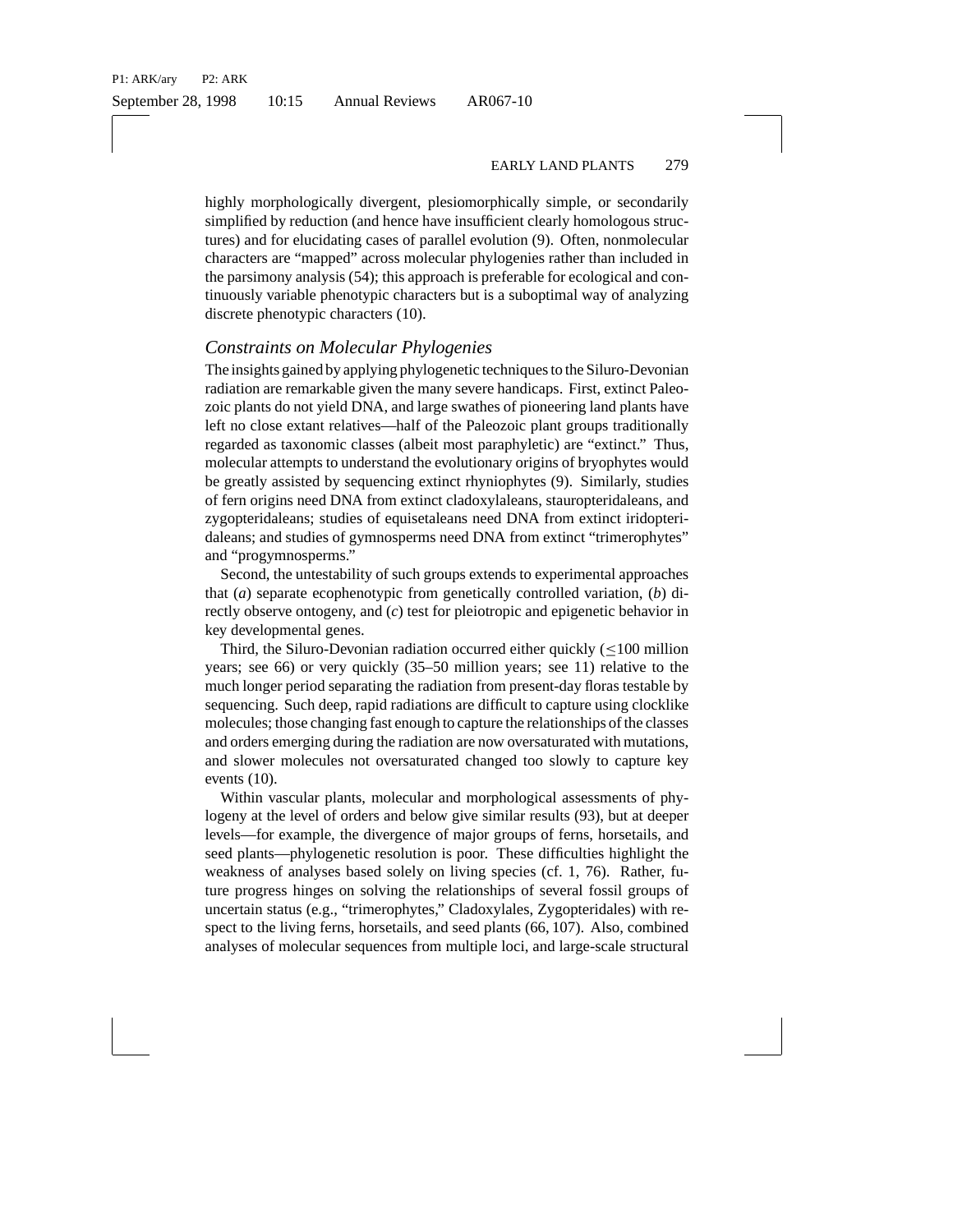characteristics of the genome (e.g. introns, inversions; 94), may prove more informative than oversaturated base mutations when assessing deep phylogenetic patterns in land plants.

Thus, molecular data have been less helpful that might be supposed in unravelling the Siluro-Devonian radiation, though they have usefully revealed the fallacy of viewing certain pteridophytes as "living fossils" unchanged since the radiation. The most notable examples are the phenotypically simple Psilotaceae and Ophioglossaceae, which are actually secondarily reduced "pseudoplesiomorphs" rather than truly primitive relicts (9,93). Sequencing has also revealed that among truly primitive lineages, such as the homosporous lycopsid *Huperzia*, most of the extant species may nonetheless be of recent origin and trivially distinct (139); longevity of clades does not necessarily equate with longevity of their constituent species.

#### *Constraints on Morphological Phylogenies*

Drawbacks to molecular analyses place unusually strong emphasis on morphological studies, particularly those that successfully integrate extant "living fossils" and decidedly dead fossils. If the plant fossil record is taken at face value, a punctuational pattern is evident—long periods of stasis are separated by much shorter periods of rapid change (43). Although this model has found favor with few neo-Darwinians, it is nonetheless congruent with the neo-Darwinian tenet that the dominant mode of selection is stabilizing selection, which precludes morphological change. The periods of change can be viewed either as (*a*) the result of strong directional selection or as (*b*) drift or saltation in the absence of directional selection. Whatever the underlying cause, the key point is that there is no "morphological clock," and as morphology is the direct manifestation of evolution, it is best placed to resolve rapid, deep radiations (10).

Unfortunately, two factors seriously limit our ability to resolve radiations morphologically. The first is the patchy fossil record. This can be exaggerated the best of the conceptual whole plants, painstakingly reconstructed during over a century of paleobotanical research, are remarkably well understood (for example, see the near-complete evidence of morphology and reproductive morphology in presumed primitive taxa such as *Aglaophyton* in References 66, 67, 99). However, for less readily preserved groups such as the "bryophytes," and preservationally challenging periods such as the all-important Late Silurian–Earliest Devonian, the plants and the resulting data are fragmentary. Consequently, discussions of the Siluro-Devonian frequently focus on the overall assemblage of phenotypic characters available to land plants during particular time slices (6, 21, 40, 70). Although this approach can encompass a much greater proportion of the fossil record, only suites of characters packaged in a single plant (and thus the expression of a single genome) offer meaningful evolutionary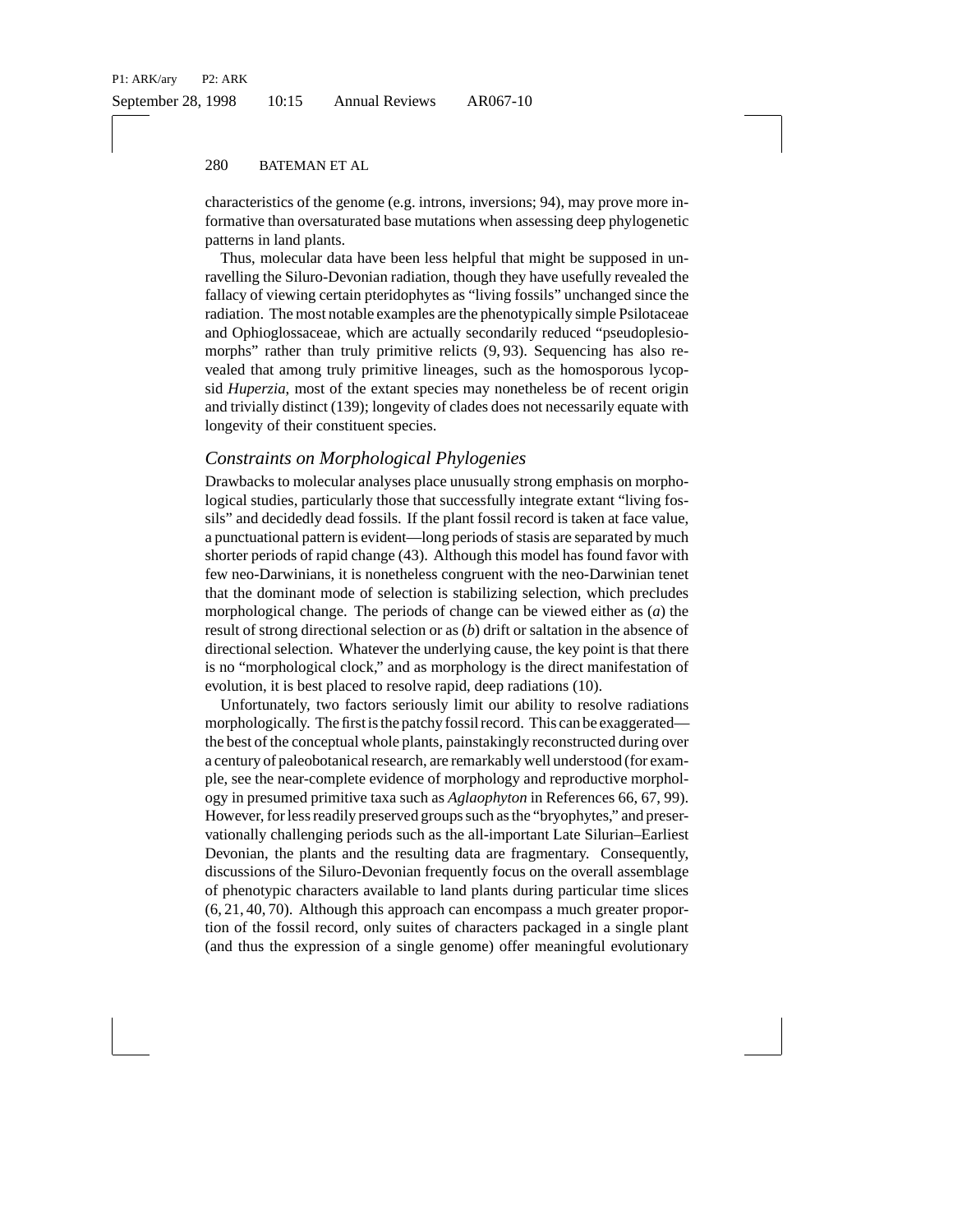interpretations. The pivotal role played by fossils in many plant phylogenies (29, 65–67, 91, 109) is often due to unique combinations of characters in a single species (9, 126). Doyle (30) famously compared and contrasted species trees with gene trees, but we could equally well contrast species trees with "organ trees" based on very limited data. Given the propensity of plants for mosaic evolution, such trees have poor probabilities of accuracy (12).

The second limiting factor is the relative paucity, simplicity, and high variability of features observed in the early land plants. This constraint reduces the number of potential synapomorphic characters. Also, the combination of morphological–anatomical simplicity and the impossibility of direct experimentation on extinct species renders primary homology more difficult to test before phylogeny reconstruction, and the small number of characters renders secondary homology difficult to test after phylogeny reconstruction by the congruence test of parsimony. These problems weaken key phylogenetic assertions. For example, the now widely accepted separation of the lycophytes from the remaining eutracheophytes (5, 6) leaves a group—the euphyllophytes of Kenrick & Crane (66)—diagnosed primarily by homologues to megaphyllous leaves, yet these are questionably present in the basal members of the clade (the paraphyletic "trimerophytes." Similarly, the synapomorphies of the ferns appear disconcertingly "retrospective" (125) when sought in basal fernlike taxa such as Iridopteridales, Cladoxylopsida, Stenokoleales, Stauropteridales, and Zygopteridaceae sensu lato, wherein characters such as branching patterns and stelar anatomy are ill defined and highly homoplastic (107).

Not surprisingly, homoplasy levels appear high in cladistic studies of Devonian plants; they may in part reflect genuine evolutionary processes rather than erroneous prior assertions of homology, given the presumed relatively poor developmental canalization (9, 26, 127). Stein (127) recently advocated a "strong-inference" approach, modeled on cladistics, for identifying homology at the level of developmental processes. Expanding on the "telome theory" of Zimmermann (140), units of developmental dynamic defining a relationship between external and/or internal environmental cues and developmental outcomes are termed evolutionary developmental gates (EDGs). Each hypothesized EDG employs a "logical conditional" (by analogy with logic gates in programming theory) and is assembled into networks specifying a causal relationship between developmental processes and resultant morphological structures. EDG networks can be tested by comparison with evidence of known developmental processes, computer modeling, and evolutionary-phylogenetic comparisons between hypothesized ancestor-descendant pairs (or, potentially, among sister groups as three-item statements).

To illustrate this approach, Stein proposed four developmental modules underlying the morphology of a primitive Devonian shoot system (telome): (*a*)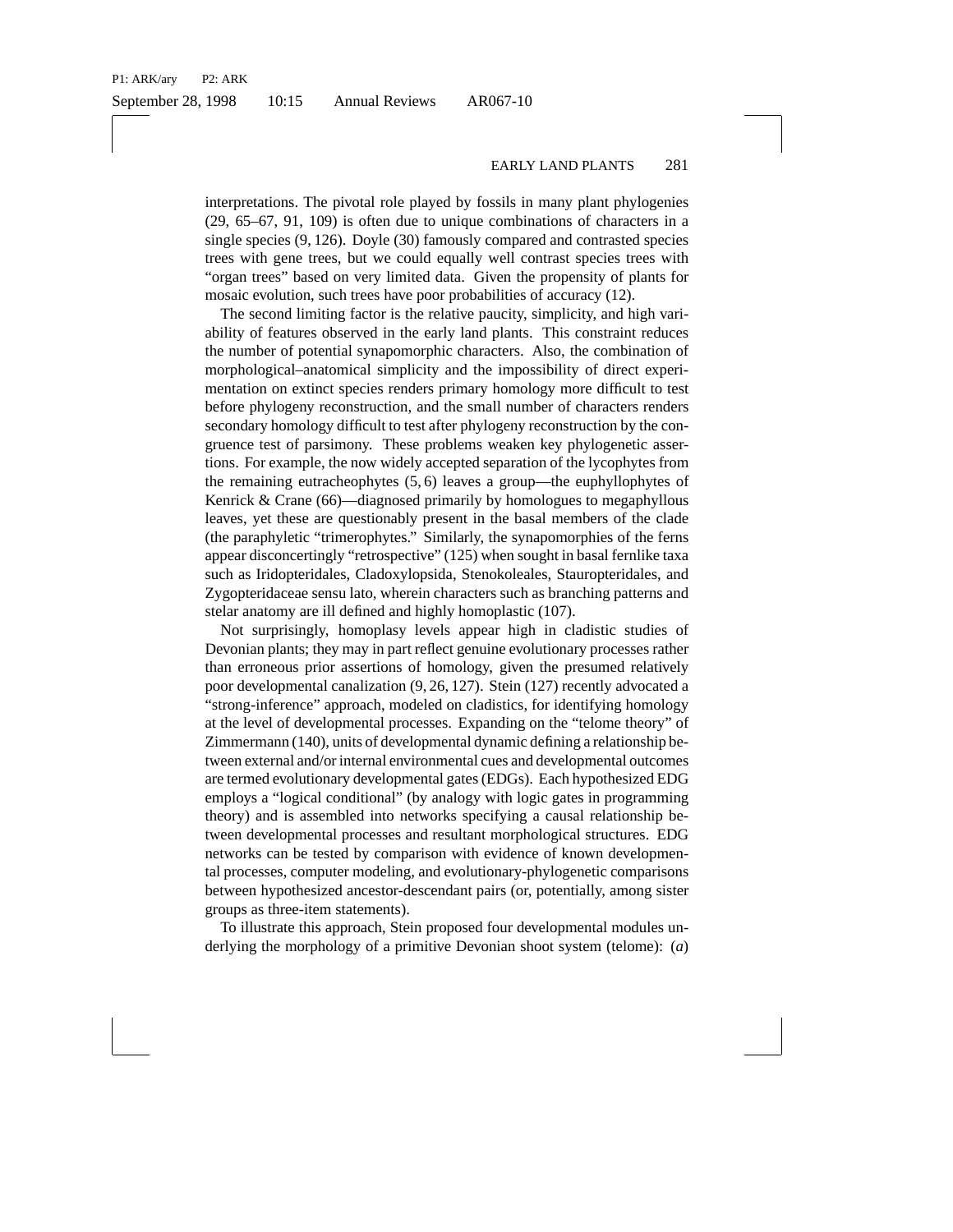establishment of self-recognition and auxin activity at the shoot apex; (*b*) normal cell division, modeled as an iterative and recursive process; (*c*) developmental switches and cascades leading to normal tissue of epidermis, cortex, and vascular tissues; and (*d* ) establishment of new shoot apices by reassignment of self-recognition of the apex, during either bifurcation or de novo apex formation. Although more detail is required to enable important evolutionary comparisons with more derived taxa, conceptualizing homology as a developmental dynamic (as opposed to static, end-result morphology) may significantly improve our understanding of both phylogenetic relationships and underlying developmental/evolutionary causal agents during the primary land plant radiation (127). The resulting phylogenetic characters would be truly transformational and their degrees of dependency truly tested (8, 9).

# INTERPRETING THE SILURO-DEVONIAN RADIATION(S)

# *Defining and Categorizing Radiations*

Evolutionary radiations pose three primary challenges: (*a*) satisfactorily defining a radiation; (*b*) distinguishing among the "unholy trinity" of clade origination, radiation, and migration; and (*c*) identifying the underlying cause(s) of the radiation. There are many definitions of radiations, despite the fact that most authors use no explicit definition. Bateman (10) argued that a radiation could be defined most effectively using one or both of two properties: species diversity and phenotypic character diversity (the latter being strongly positively correlated with higher taxonomic diversity). Using either criterion, the best measure is the net surfeit of rate of gain over rate of loss in a specified clade during a specified time interval. And using either criterion, the fossil record clearly suggests that the first major radiation of vascular land plants peaked during the Early Devonian (66, 70).

Timing originations is more problematic; the major Devonian clades emerge, apparently fully formed at ca. 400 mya, from a putative period of preservationally discouraging worldwide marine regression in the Late Silurian (66). Extrapolation from their cladogram suggests that all of the major clades between liverworts and euphyllophytes evolved during that period, offering a maximum window of 35 my for a multiclass level radiation from a single putative terrestrialized ancestor (11). However, Kenrick & Crane (66, Figure 7.15; 67, Figure 4) controversially depicted the liverworts as evolving at the beginning of the preservational hiatus, but the remaining embryophytes diverging close to the end. Middle Devonian origins for the primitive, arguably fernlike clade of cladoxylopsids and relatives, and of the "progymnosperms," were followed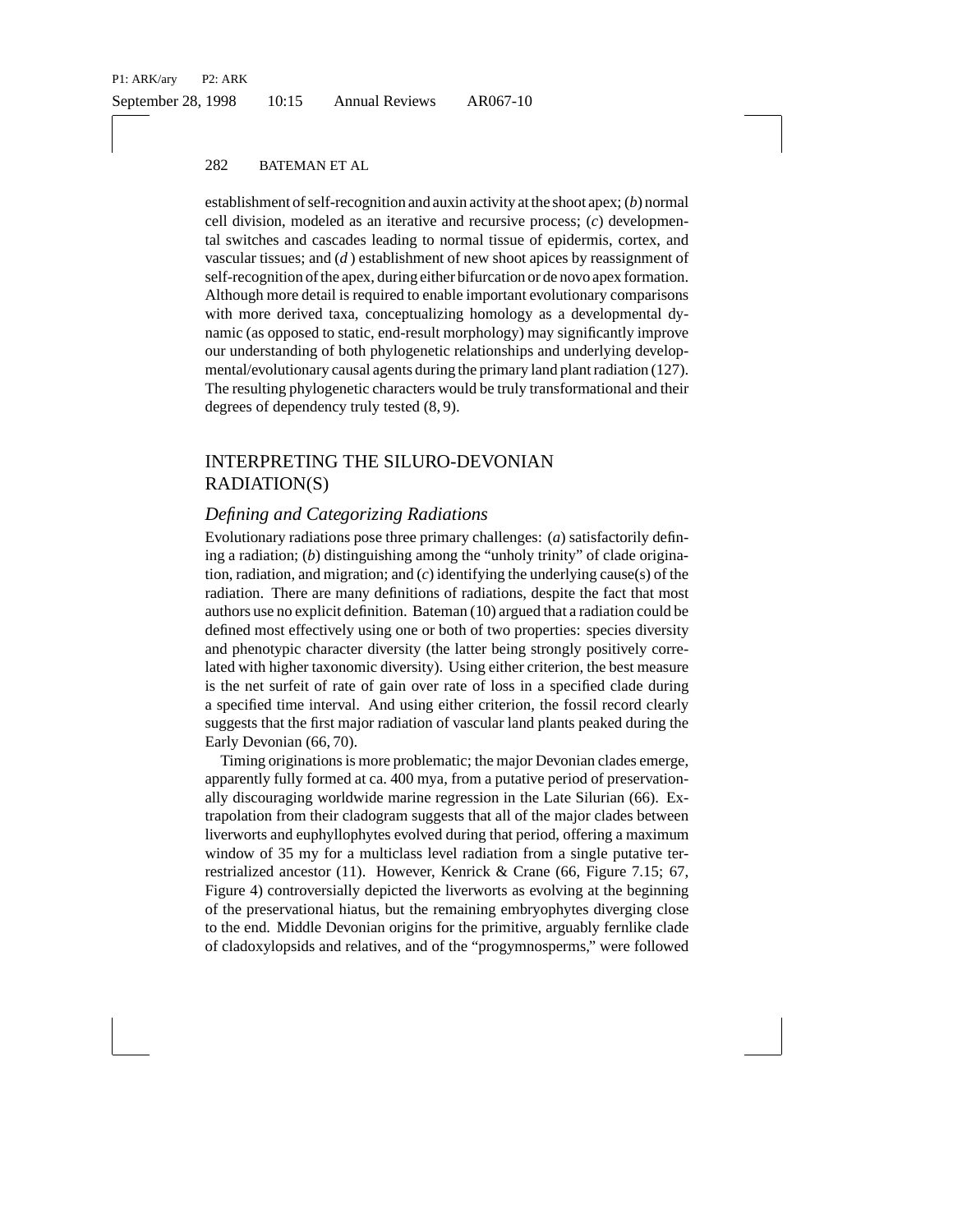by Late Devonian origins of the "pteridosperms," sphenopsids, and bona fide derived ferns, together spanning at least a further 35 my. Other workers also support a more prolonged radiation (40, 57; WE Stein, personal communication, 1998).

Proportionally, the increase in species number during the Early Devonian radiation is great, but the total numbers involved are small relative to the radical increase in phenotypic diversity. Rapid, highly divergent increases in complexity accompanied by relatively low speciation rates (and thus many vacant niches) constitute a novelty radiation sensu Erwin (45; see also 24, 26). This contrasts strongly with a niche-filling adaptive radiation, which also occurs within a single clade but involves slower and less profound phenotypic diversification and much greater species diversification. Given that this contrast relies on decoupling of phylogenetic disparity and species diversity (the latter correlating more closely with niche differentiation), it is theoretically possible that an adaptive radiation could be mistaken for a novelty radiation—but only in the unlikely event of massive extinction of phenotypically intermediate species that left no fossil record (11).

#### *Environmental Conquests and Ecological Constraints*

In retrospect (and in comparison with the Cambrian radiation of metazoan animals in the marine realm; 33), a novelty radiation should have been expected for the initial diversification of vascular plants; competition (and thus selection) has little role to play in habitats profoundly undersaturated in species. The very high rate of generation of profound phenotypic mutants evident in the modern flora is almost wholly filtered out by competition in saturated ecosystems (11). However, in the early Devonian ecosystems, saltational mutants would have been produced even more frequently, given their weaker developmental canalization and, in the case of "bryophytes" and "protracheophytes" with long-lived haploid phases, their lack of buffering by second alleles of specific genes. Also, mere economic establishment (preferably but not essentially accompanied by reproductive success; 24) would have been accomplished relatively easily in the undersaturated habitats.

Theory would then require subsequent radiations within the land plants at lower taxonomic levels to increasingly approach the adaptive mode, as developmental canalization strengthened and ecospace became increasingly crowded, encouraging competition and thus discouraging the establishment of radically novel phenotypes; ecological constraints generate a negative feedback loop (11, 24, 26, 45, 138). At this threshold of phenotypic and ecological complexity, other evolutionary processes come into play. Decreases in phenotypic complexity, such as those generating many "living fossils," can drive evolution by resetting the phenotypic clock, allowing the lineage to exploit a different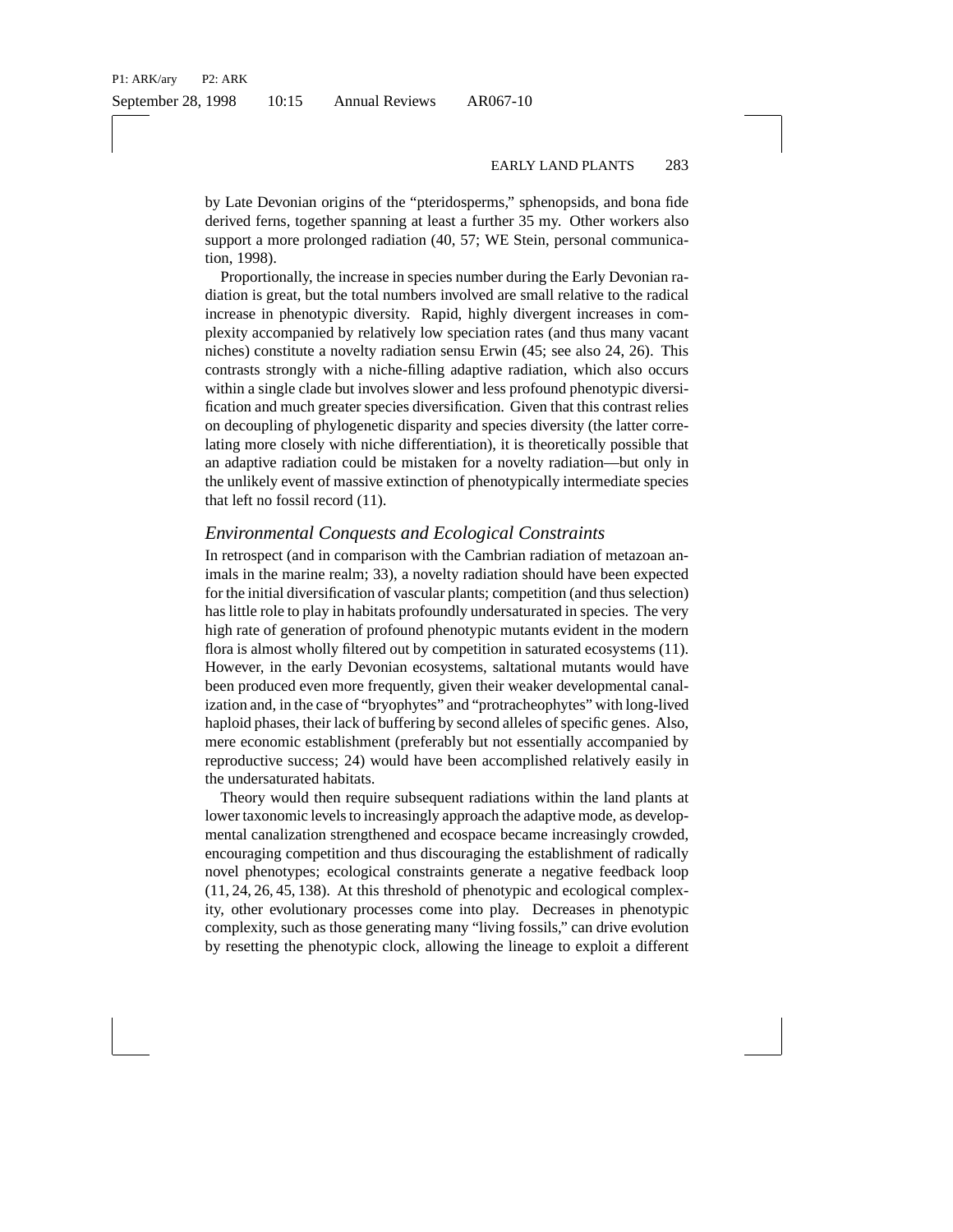(relatively uncompetitive) niche (9). In a fully occupied landscape, incumbent advantage can exclude theoretically fitter organisms, denied a foothold through the happenstance of prior occupation by other species (24, 53, 92, 104).

Once primary vacancy of niches in a habitat has been eliminated (saturation), opportunities for further evolution within that habitat focus on subdivision of existing niches or the occupation of secondary vacancies created by extrinsic environmental perturbations (ecological radiations). Preaptation (specifically, exaptation) becomes increasingly evolutionarily credible, as the repertoire of phenotypic characters increases and extrinsically driven niche vacancies allow potential functional switching (if we transfer focus from the physical landscape to the theoretical adaptive landscape of gene frequency variation, the latter temporarily becomes a "seascape," changing too rapidly to be tracked by changes in gene frequencies through populations; 10). Alternatively, new habitats must be invaded, a challenge generally requiring additional key innovations.

Overall, this model predicts a nested and fractal pattern of radiations, each generating more species and fewer higher taxa than the last as the average degree of phenotypic divergence between ancestor and descendant decreases. It also implies that attempts to explain the Early Devonian increases in diversity using adaptive landscapes (69, 89) may be misplaced; competition among plants was restricted by their tenuous hold on the abiotic landscape, which acted as a passive environmental filter for any viable novel phenotypes.

When compared with the above model, observed patterns of diversity suggest that Early and Middle Devonian ecology offered weak constraints to evolution relative to the Late Devonian, given that much of the land surface was either uncolonized or minimally occupied by vascular plants. Potential for positive feedbacks was also strong in areas such as nutrient cycling, creation of new resource spaces by morphological innovation, and the development of mutualistic interactions with the concomitantly expanding faunas and mycotas. The constriction of such opportunities was probably scale-dependent, beginning within certain resource pools while greater flexibility persisted in others. Landscapescale opportunities for evolutionary innovation may have remained permissive, even when more local opportunies were becoming increasingly constrained.

# *Elusive Key Innovations*

Erwin's (45) caution against uncritical acceptance of assertions of key innovations could have been written specifically for the Siluro-Devonian terrestrial radiation; most authors (e.g. 6, 21, 40, 57, 69, 70, 90, 95, 117, 124, 132) have either explicitly or implicitly identified one or more key innovations as crucial to the success of a particular taxonomic group. A bona fide key innovation should be a synapomorphy that was acquired immediately prior to an equally bona fide evolutionary radiation and can be shown to have been a far greater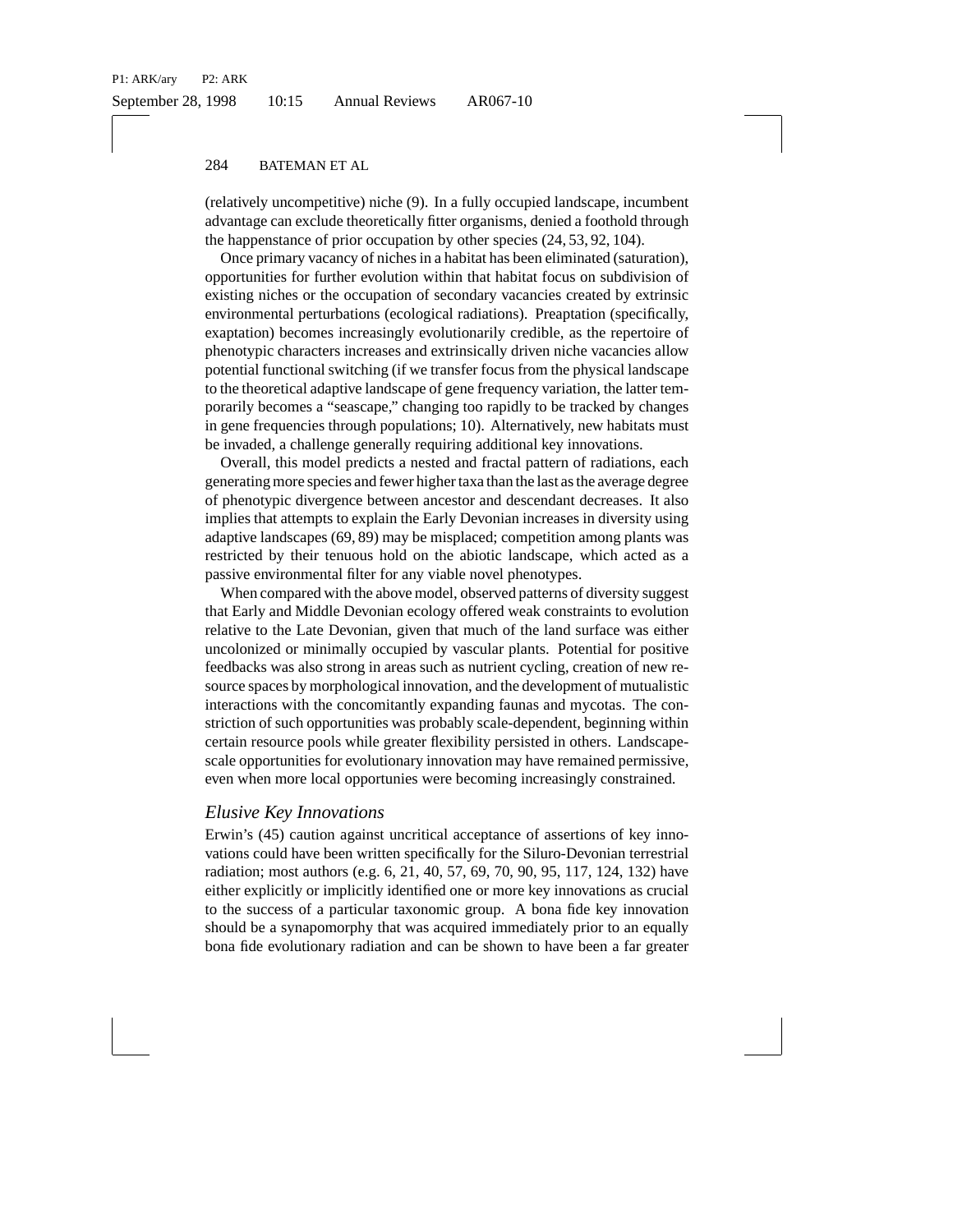stimulus to that radiation than any other synapomorphies acquired on the same phylogenetic branch.

Following the preferred phylogeny of Kenrick & Crane (66), embryophyte synapomorphies include multicellular sporophytes and the desiccation resistance conferred by both cuticles and sporopollenin-walled spores. The functional values of these characters for terrestrialization are clear, yet there is no evidence that any or all of these characters prompted an immediate radiation. This conclusion also applies to the stomates that are present in most stomatophytes (tracheophytes plus "bryophytes" excluding liverworts), and the pronounced axial gametophyte, terminal gametangia, and well-developed sporangiophore of the mosses plus tracheophytes clade. The basal members of the Polysporangiomorpha clade are "protracheophyte"-grade genera such as *Horneophyton* and *Aglaophyton*. They exhibit branched, independent sporophytes isomorphic with gametophytes that possess sunken archegonia. Similarly, the rhyniopsids, basal to the tracheophytes sensu lato, provide the first evidence of vascular tissue more sophisticated than bryophytic leptomes and of diversification in sporangial morphology and function, together with stronger sporophytic dominance in the life history. The unique combinations of characters in these extinct taxa provide us with key information about the sequence of character acquisition within the land plant clade, but again they did not clearly engender a profound increase in the diversity of either phenotypic characters or species.

Even the subsequent dichotomy into the Lycophytina and Euphyllophytina, and within the Lycophytina into the Lycopsida and more derived zosterophylls of the Sawdoniales, did not immediately add greatly to the overall diversity of characters. The relative indistinctness of these groups is well illustrated by the paraphyletic or even polyphyletic nature of genera such as *Cooksonia* ("protracheophyte" grade) and *Zosterophyllum* ("zosterophyll" grade sensu lato) and by the ambiguous placements of the basal members of the "trimerophyte" grade within the euphyllophytes (66).

Rather, overall character diversity and complexity increased more rapidly when the more derived members of these first-formed vascular plant lineages became sufficiently distinct to show parallel evolution. Examples include the transition from unipolar (rhizomatous) to bipolar (upright) growth and the associated development of vascularized roots; the acquisition of leaves sensu lato by lineages as phylogenetically disparate as mosses, lycopsids, and various euphyllophyte groups; increasingly contrasting maturation patterns and crosssectional complexity in vascular strands, and their consequences for biomechanical properties; and the much greater diversity and complexity of meristems that allowed the emergence of distinct orders of branching and a wider variety of (often disposable) organs.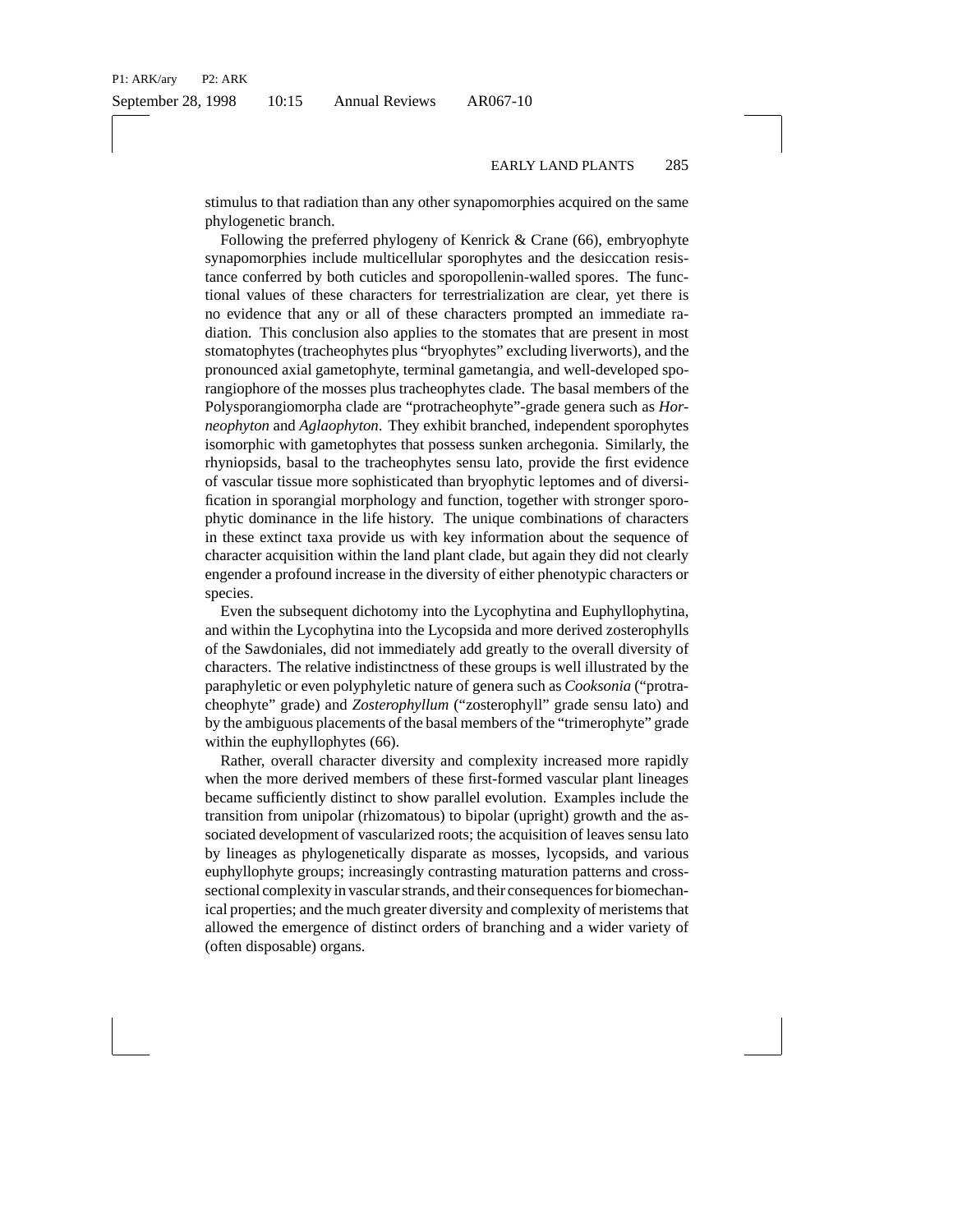Later in the Devonian, these characters were supplemented with the development of at least the early stages of secondary growth in perhaps five lineages (66) and with at least the early stages of heterospory in perhaps ten lineages (9, 24). Secondary thickening conferred the ability to exploit the vertical dimension, which in turn allowed a switch from a patchwork of monotypic "lawns" to more diverse nonclonal communities. Heterospory was a key precursor for more effective resourcing of propagules, facilitating more *K*-selective strategies. Both are tempting as key innovations, but neither has been tested effectively in this role.

Summarizing the biomechanical data, developmental processes leading to improvement of mechanical properties were driven primarily by selection for sustaining water supply, following the colonization of new biotopes or after reaching a critical height or sustainable level of branch complexity. Examples of such innovations include physiologically inactive water-conducting elements, the hypodermal sterome, and secondary xylem. These features served as important preaptations for improving mechanical properties, permitting greater sustainable height and more complex branched architectures. Among early land plants, biomechanical analyses indicate that structures evolved primarily for improving water relations were repeatedly co-opted for mechanical support. This resulted in relatively simple but multifunctional tissues, which significantly improved the potential for successfully colonizing new habitats and occupying an increasing variety of niches.

The appearance of secondary growth (arborescence sensu 8) did not only have significance for increasing stability of upright stems and the possibility of producing truly large-bodied (arboreous) growth forms; it also allowed a far wider spectrum of growth architectures, the basis for niche-filling habits that ranged from fully self-supporting plants to lianas. Secondary growth also conferred the ability to adjust conductance and mechanical properties of the axial system in accordance with local environmental conditions. For this reason, many of the early land plants probably faced severe constraints in exploiting new areas and niches compared with later phases of the primary land plant radiation.

# **CONCLUSIONS**

No one character can be accused of having engendered the Siluro-Devonian radiation. Even if attempts are made to tease apart the radiation into a nested sequence of smaller-scale radiations, key innovations are still not readily identified. It seems more likely that a critical mass of phenotypic characters accumulated in several clades, eventually offering sufficient flexibility to define and divide many niches. This process eventually generated the threshold number of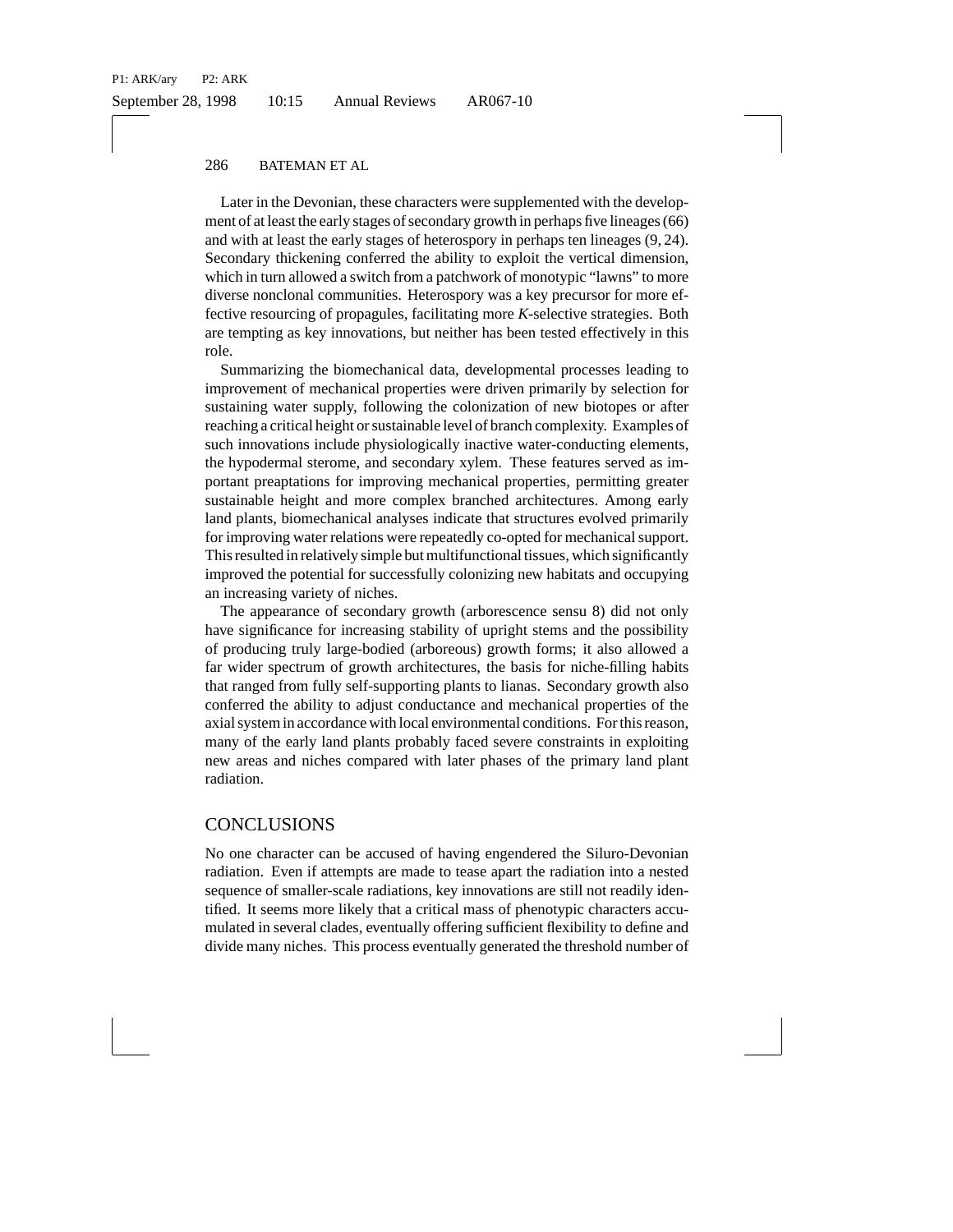niches necessary to form communities that exhibited broadly modern ecological dynamics (if not modern species diversity; 25, 26).

There can be little doubt that, as this threshold approached, the physiological adaptations that enabled the putative (if very poorly preserved) original terrestrialization event into ever-wet soils continued to evolve, aiding the invasion of habitats of increasing degrees of abiotic hostility. This process may well have been aided by profound changes in the environment, viewed increasingly as fundamentally nonuniformitarian in character. In particular, the precipitous decrease in atmospheric  $CO<sub>2</sub>$  and concomitant (if slightly delayed) increase in  $O<sub>2</sub>$  (toward its Late Carboniferous maximum; 13, 85) should have greatly increased the effective balance between photosynthesis and respiration. Thus, the didactic distinction made by Bateman (7) between the physiological, anatomical, and morphological phases of plant evolution is revealed as simplistic.

Moreover, Bateman's (7) attribution of the ecologically driven "behavioral phase" of plant evolution to the post-Devonian is being progressively undermined as it becomes increasingly clear that paleobiologists have underestimated the role of interkingdom coevolution in early terrestrial ecosystems. For example, many enigmatic fossil taxa such as the Nematophytales (putative liverworts of the all-important Late Silurian preservation gap) and *Prototaxites* are increasingly perceived as fungal, and *Spongiophyton* (from the Early Devonian of Gaspé; 128) has a fungal architecture strongly comparable with modern lecanoralean lichens. Also, the recognition of both mycorrhizal (135) and saprophytic (133) fungi in the Rhynie Chert strongly supports arguments that fungi played an important mediating role allowing plants to accommodate to the rigors of terrestrial life (97, 116). When its diverse carnivorous and phytophagous arthropods (74) and representatives of the embryophyte sister group, the aquatic charophytes (134), are also considered, the Chert graphically illustrates that understanding the origin and early diversification of the land flora requires consideration of relationships among kingdoms, as well as relationships among classes and orders within Plantae.

Despite recent successes, additional reconstructions of fossil species, and genuinely worldwide floristic treatments of Siluro-Devonian plant communities and habitats, are badly needed. Nonetheless, even the available data are considerably better than those underpinning the much-vaunted studies of the marine Cambrian "explosion" of animal life, and at the level of exceptionally preserved Lagerstätten, the terrestrial Rhynie Chert undoubtedly ranks alongside the marine Burgess Shale (11, 18, 33, 55). Devonian ecosystems evidently constitute an excellent working laboratory for studying the relationships between the form and function of organisms during profound evolutionary radiations—especially primary radiations that occur across an ecologically undersaturated landscape and in a strongly nonuniformitarian environment.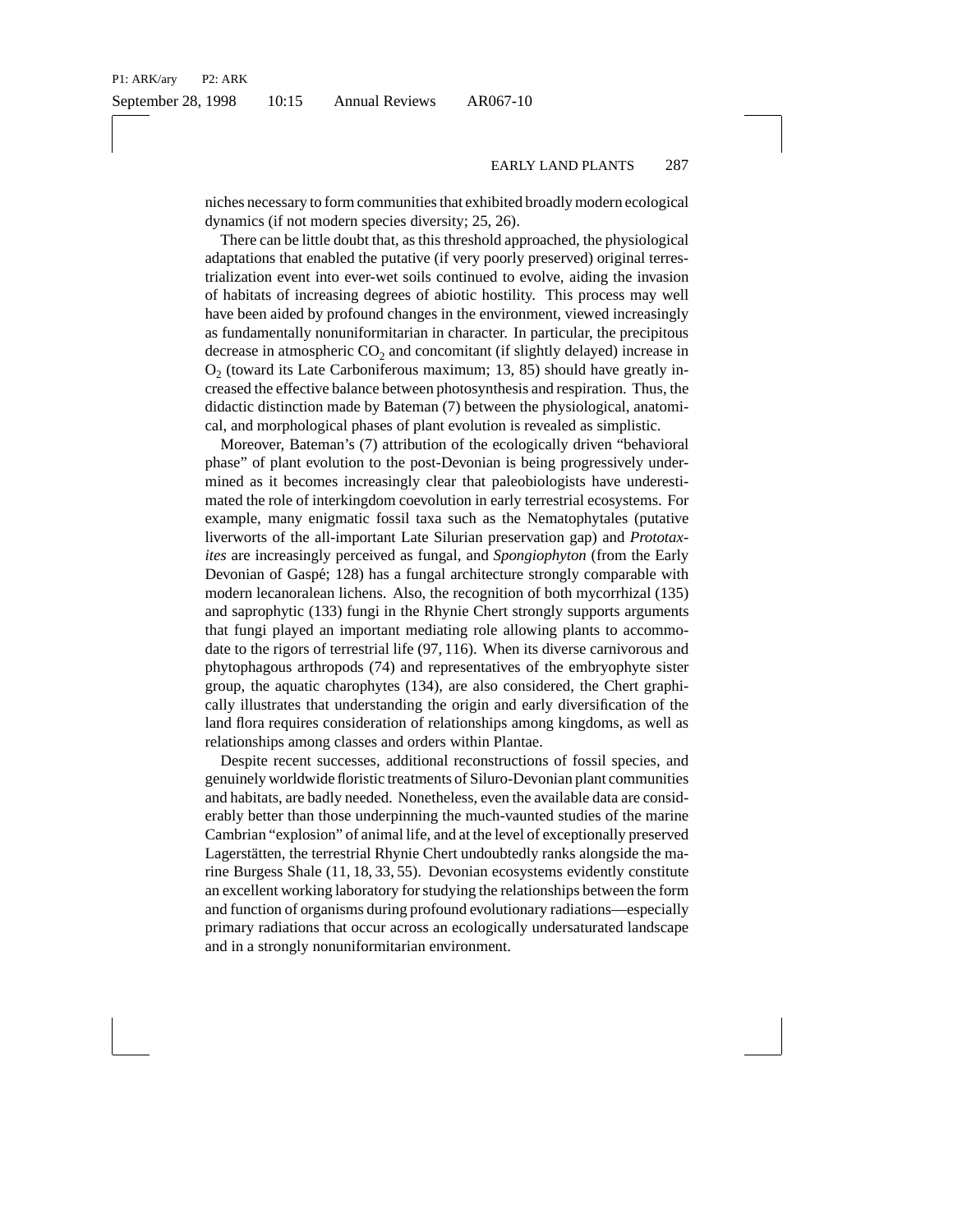#### *Literature Cited*

- 1. Albert VA, Backlund A, Bremer K, Chase MW, Manhart JR, et al. 1994. Functional constraints and *rbc*L evidence for land plant phylogeny. *Ann. Mo. Bot. Gard.* 81:534–67
- 2. Albert VA, Gustafsson MHG, Di Laurenzio L. 1998. Ontogenetic systematics, molecular developmental genetics, and the angiosperm petal. In *Molecular Systematics of Plants 2*, ed. D Soltis, P Soltis, JJ Doyle. London: Chapman & Hall. In press
- 3. Algeo TJ, Berner RA, Maynard JB, Scheckler SE. 1995. Late Devonian oceanic anoxic events and biotic crises: "rooted" in the evolution of vascular plants? *GSA Today* 5:45, 64–66
- 4. Arrington JM, Mishler BD, Lewis LA, Vilgalys RJ, Manos PS. 1997. A molecular phylogeny of the bryophytes and their relationships to the tracheophytes based on chloroplast 16S and 23S ribosomalcoding genes. *Am. J. Bot.* 84:12 (Abstr.)
- 5. Banks HP. 1975. Reclassification of Psilophyta. *Taxon* 24:401–13
- 6. Banks HP. 1981. Time of appearance of some plant biocharacters during Siluro-Devonian time. *Can. J. Bot.* 59:1292–96
- 7. Bateman RM. 1991. Palaeoecology. In *Plant Fossils in Geological Investigation: The Palaeozoic*, ed. CJ Cleal, pp. 34–116. Chichester UK: Horwood
- 8. Bateman RM. 1994. Evolutionary–developmental change in the growth architecture of fossil rhizomorphic lycopsids: scenarios constructed on cladistic foundations. *Biol. Rev.* 69:527–97
- 9. Bateman RM. 1996. Nonfloral homoplasy and evolutionary scenarios in living and fossil land plants. In *Homoplasy: The Recurrence of Similarity in Evolution*, ed. MJ Sanderson, L Hufford, pp. 91–130. London: Academic
- 10. Bateman RM. 1998. Integrating molecular and morphological evidence for evolutionary radiations. In *Advances in Plant Molecular Systematics*, ed. PM Hollingsworth, RM Bateman, RJ Gornall. London: Chapman & Hall. In press
- 11. Bateman RM, DiMichele WA. 1994. Saltational evolution of form in vascular plants: a neoGoldschmidtian synthesis. In *Shape and Form in Plants and Fungi*,

ed. DS Ingram, A Hudson, pp. 63–102. Linnean Society Symposium Series 16. London: Academic

- 12. Bateman RM, Simpson NJ. 1998. Comparing phylogenetic signals from reproductive and vegetative organs. In *Advances in Plant Reproductive Biology*, ed. S Owens, P Rudall. London: Royal Botanic Gardens Kew. In press
- 13. Berner RA. 1993. Palaeozoic atmosphere  $CO<sub>2</sub>$ : importance of solar radiation and plant evolution. *Science* 261:68–70
- 14. Berner RA, Canfield DE. 1989. A new model for atmospheric oxygen over Phanerozoic time. *Am. J. Sci.* 289:333–61
- 15. Bopp M, Capesius I. 1996. New aspects of bryophyte taxonomy provided by a molecular approach. *Bot. Acta* 109:1–5
- 16. Bremer K, Humphries CJ, Mishler BD, Churchill SP. 1987. On cladistic relationships in green plants. *Taxon* 36:339–49
- 17. Bridge JS, van Veen PM, Matten LC. 1980. Aspects of sedimentology, palynology and palaeobotany of the Upper Devonian of southern Kerry Head, Co. Kerry, Ireland. *Geol. J.* 15:143–70
- 18. Briggs DEG, Fortey RA, Wills MA. 1992. Morphological disparity in the Cambrian. *Science* 256:1670–73
- 19. Capesius I, Bopp M. 1997. New classification of liverworts based on molecular and morphological data. *Plant Syst. Evol.* 207:87–97
- 20. Chaloner WG. 1988. Early land plants: the saga of a great conquest. In *Proc. 14th Int. Bot. Congr*., ed. W Greuter, B Zimmer, pp. 301–6. Königstein, Germany: Koeltz
- 21. Chaloner WG, Sheerin A. 1979. Devonian macrofloras. *Spec. Pap. Palaeont.* 23:145–61
- 22. Coen E, Meyerowitz EM. 1991. The war of the whorls: genetic interactions controlling flower development. *Nature* 353:31–37
- 23. Collinson ME, Scott AC. 1987. Factors controlling the organisation and evolution of ancient plant communities. In *Organisation of Communities Past and Present*, ed. GHR Gee, PS Giller, pp. 399–420. Oxford: Blackwell
- 24. DiMichele WA, Bateman RM. 1996. Plant paleoecology and evolutionary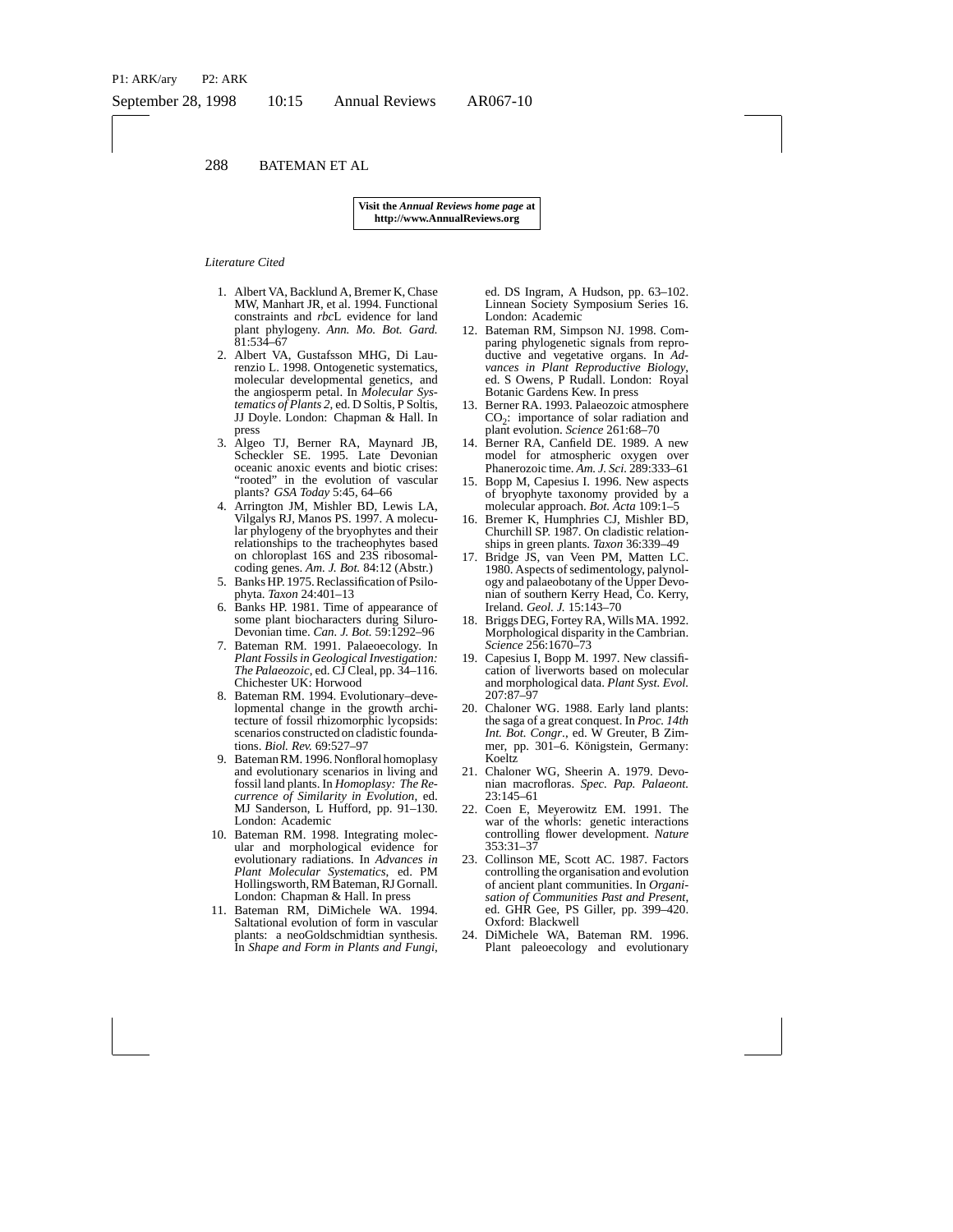inference: two examples from the Paleozoic. *Rev. Palaeobot. Palynol.* 90:223–47

- 25. DiMichele WA, Hook RW, et al. 1992. Paleozoic terrestrial ecosystems. In *Terrestrial Ecosystems Through Time*, ed. AK Behrensmeyer, JD Damuth, WA DiMichele, et al, pp. 205–325. Chicago: Univ. Chicago Press
- 26. DiMichele WA, Stein WE Jr, Bateman RM. 1998. Evolution of primordial patterns of resource partitioning among vascular land plant classes during the Late Paleozoic. In *Anatomy of Major Radiations*, ed. W Allmon. New York: Columbia Univ. Press. In press
- 27. Donoghue MJ. 1989. Phylogeny and the analysis of evolutionary sequences, with examples from seed plants. *Evolution* 43:1137–56
- 28. Doyle JA. 1998. Evolutionary radiation of the earliest seed plants. *Annu. Rev. Ecol. Syst.* 29:
- 29. Doyle JA, Donoghue MJ. 1986. Seed plant phylogeny and the origin of angiosperms: an experimental cladistic approach. *Bot. Rev.* 52:321–431
- 30. Doyle JJ. 1992. Gene trees and species trees: molecular systematics as onecharacter taxonomy. *Syst. Bot.* 17:144–63
- 31. Driese SG, Mora CI, Ellick JM. 1997. Morphology and taphonomy of root and stump casts of the earliest trees (Middle to Late Devonian), Pennsylvania and New York, U.S.A. *Palaios* 12:524– 37
- 32. Duncan TM, Renzaglia KS, Garbary DJ. 1997. Ultrastructure and phylogeny of the spermatozoids of *Chara vulgaris* (Charophyceae). *Plant Syst. Evol.* 204:125– 40
- 33. Eble GJ. 1998. The role of development in evolutionary radiations. In *Biodiversity Dynamics: Turnover of Populations, Taxa, and Communities*, ed. ML McKinney. New York: Columbia Univ. Press. In press
- 34. Edwards D. 1980. Early land floras. In *The Terrestrial Environment and the Origin of Land Vertebrates*, ed. AL Panchen, pp. 55–85. New York: Academic
- 35. Edwards D. 1993. Cells and tissues in the vegetative sporophytes of early land plants. *New Phytol.* 125:225–47
- 36. Edwards D. 1996. New insights into early land ecosystems: a glimpse of a Lilliputian world. *Rev. Palaeobot. Palynol.* 90:159–74
- 37. Edwards D, Davies KL. 1990. Interpretations of early land plant radiations: 'facile adaptationist guesswork' or reasoned speculation? In *Major Evolution-*

*ary Radiations*, ed. PD Taylor, GP Larwood, pp. 351–76. Oxford: Oxford Univ. Press

- 38. Edwards D, Duckett JG, Richardson JB. 1995. Hepatic characters in the earliest land plants. *Nature* 374:635–36
- 39. Edwards D, Fanning U. 1985. Evolution and environment in the Late Silurian– Early Devonian: the rise of the pteridophytes. *Philos. Trans. R. Soc. London Ser. B* 309:147–65
- 40. Edwards D, Selden P. 1992. The development of early terrestrial ecosystems. *Bot. J. Scotl.* 46:337–66
- 41. Edwards DS. 1980. Evidence for the sporophyte status of the Lower Devonian plant *Rhynia gwynne-vaughnii* Kidston and Lang. *Rev. Palaeobot. Palynol.* 29:177–88
- 42. Edwards DS. 1986. *Aglaophyton major*, a non-vascular land-plant from the Devonian Rhynie Chert. *Bot. J. Linn. Soc.* 93:173–204
- 43. Eldredge N, Gould SJ. 1972. Punctuated equilibria: an alternative to phyletic gradualism. In *Models in Paleobiology*, ed. TJM Schopf, pp. 82–115. San Francisco: Freeman
- 44. Ellick J, Driese SG, Mora CI. 1998. Very large plant and root traces from the Early to Middle Devonian: implications for early terrestrial ecosystems and atmospheric p(CO<sub>2</sub>). *Geology* 26:143-46
- 45. Erwin D. 1992. A preliminary classification of evolutionary radiations. *Hist. Biol.* 6:133–47
- 46. Feist M, Feist R. 1997. Oldest record of a bisexual plant. *Nature* 385:401
- 47. Foote M. 1994. Morphological disparity in Ordovician–Silurian crinoids and the early saturation of morphological space. *Paleobiology* 20:320–44
- 48. Garbary DJ, Renzaglia KS, Duckett JG. 1993. The phylogeny of land plants: a cladistic analysis based on male gametogenesis. *Plant Syst. Evol.* 188:237–69
- 49. Geng B-Y. 1992. Studies on Early Devonian flora of Sichuan. *Acta Phytotax. Sinica* 30:197–211
- 50. Gensel PG. 1992. Phylogenetic relationships of the zosterophylls and lycopsids: evidence from morphology, paleoecology, and cladistic methods of inference. *Ann. Mo. Bot. Gard.* 79:450–73
- 51. Gensel PG, Andrews HN. 1984.*Plant Life in the Devonian.* New York: Praeger
- 52. Gensel PG, Johnson NG, Strother PK. 1991. Early land plant debris: Hooker's "waifs and strays"? *Palaios* 5:520–47
- 53. Gilinsky NL, Bambach RK. 1987. Asymmetrical patterns of origination and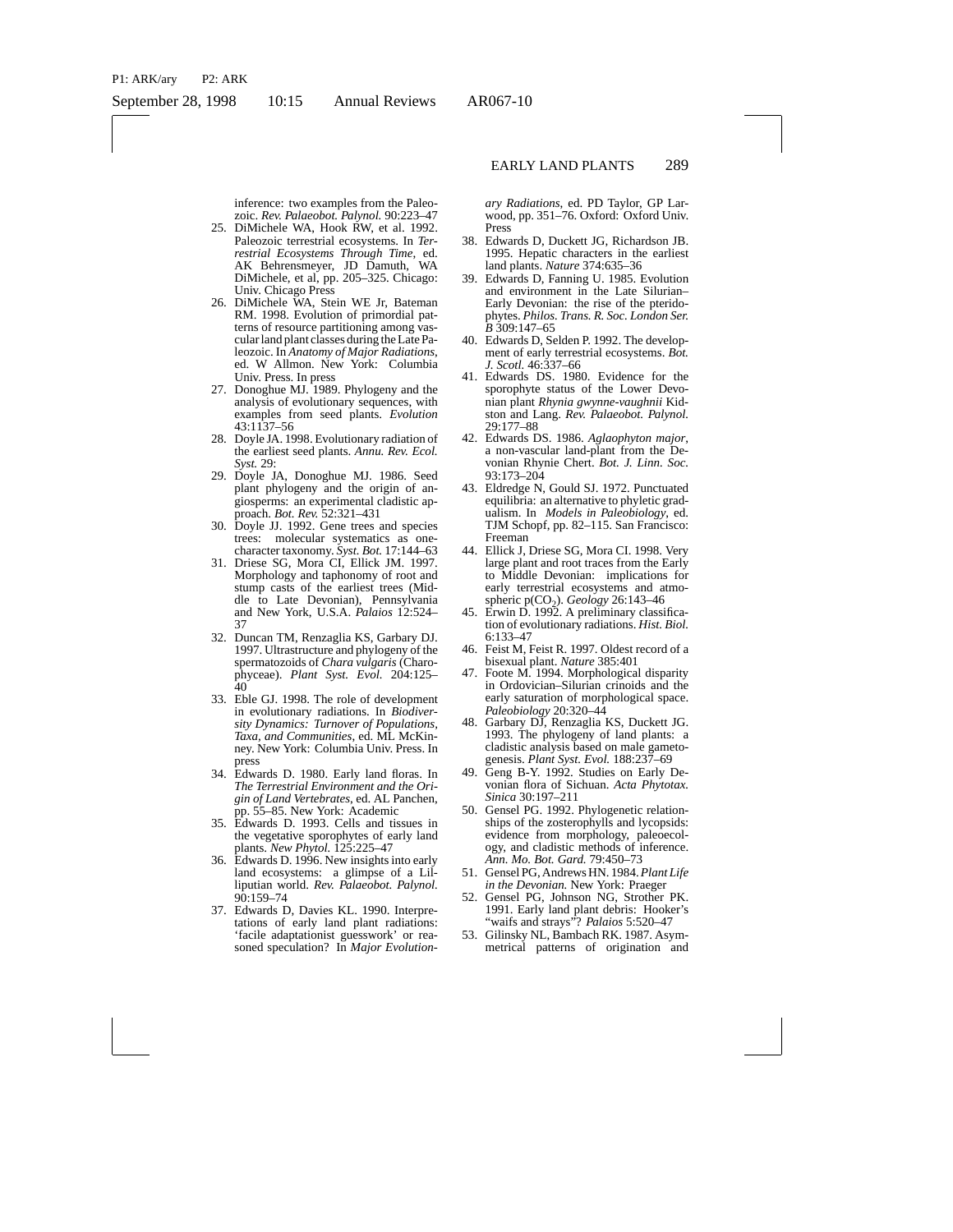extinction in higher taxa. *Paleobiology* 13:427–45

- 54. Givnish TJ, Sytsma KJ, ed. 1997. *Molecular Evolution and Adaptive Radiation.* Cambridge: Cambridge Univ. Press
- 55. Gould SJ. 1989. *Wonderful Life: The Burgess Shale and the Nature of History.* New York: Norton
- 56. Graham LE. 1993. *Origin of Land Plants.* New York: Wiley
- 57. Gray J. 1993. Major Paleozoic land plant evolutionary bio-events. *Palaeogeogr. Palaeoclimatol. Palaeoecol.* 104:153–69
- 58. Grenfell HR. 1995. Probable fossil zygnematacean algal spore genera. *Rev. Palaeobot. Palynol.* 84:201–20
- 59. Hedderson TA, Chapman RL, Rootes WL. 1996. Phylogenetic relationships of bryophytes inferred from nuclear encoded rRNA gene sequences. *Plant Syst. Evol.* 200:213–24
- 60. Hedderson TA, Cox CJ, Goffinett B, Chapman RL. 1997. Phylogenetic relationships among the main moss lineages inferred from 18S rRNA gene sequences. *Am. J. Bot.* 84:17 (Abstr.)
- 61. Hemsley AR. 1994. The origin of the land plant sporophyte: an interpolational scenario. *Biol. Rev.* 69:263–74
- 62. Hiesel R, von Haeseler A, Brennicke A. 1994. Plant mitochondrial nucleic acid sequences as a tool for phylogenetic analysis. *Proc. Natl. Acad. Sci. USA* 91:634–38
- 63. Hotton CL, Hueber FM, Griffing DH, Bridge JS. 1998. Early terrestrial plant paleoenvironments: an example from the Emsian of Gasp´e, Canada. In *Early Land Plants and Their Environments*, ed. PG Gensel, D Edwards. New York: Columbia Univ. Press. In press
- 64. Kenrick P. 1994. Alternation of generations in land plants: new phylogenetic and palaeobotanical evidence. *Biol. Rev.* 69:293–330
- 65. Kenrick P, Crane PR. 1991. Waterconducting cells in early fossil land plants: implications for the early evolution of tracheophytes. *Bot. Gaz.* 152:335– 56
- 66. Kenrick P, Crane PR. 1997a. *The Origin and Early Diversification of Land Plants: A Cladistic Study.* Smithsonian Series in Comparative Evolutionary Biology. Washington, DC: Smithsonian Inst. Press
- 67. Kenrick P, Crane PR. 1997b. The origin and early evolution of plants on land. *Nature* 389:33–39
- 68. Kidston R, Lang WH. 1921. On Old Red Sandstone plants showing structure, from the Rhynie chert bed, Aberdeenshire. Part

IV. Restorations of the vascular cryptogams, and discussion of their bearing on the general morphology of the Pteridophyta and the origin of the organisation of land-plants. *Trans. R. Soc. Edinburgh* 52:831–54

- 69. Knoll AH, Niklas KJ. 1987. Adaptation, plant evolution, and the fossil record. *Rev. Palaeobot. Palynol.* 50:127–49
- 70. Knoll AH, Niklas KJ, Gensel PG, Tiffney BH. 1984. Character diversification and patterns of evolution in early vascular plants. *Paleobiology* 10:34–47
- 71. Konopka AS, Herendeen PS, Smith Merrill GL, Crane PR. 1997. Sporophytes and gametophytes of Polytrichaceae from the Campanian (Late Cretaceous) of Georgia, U.S.A. *Int. J. Plant Sci.* 158:489–99
- 72. Kranz HD, Huss VAR. 1996. Molecular evolution of pteridophytes and their relationships to seed plants: evidence from complete 18S rRNA gene sequences. *Plant Syst. Evol.* 202:1–11
- 73. Kranz HD, Miks D, Siegler M-L, Capesius I, Sensen W, Huss VAR. 1995. The origin of land plants: phylogenetic relationships among charophytes, bryophytes, and vascular plants inferred from complete small-subunit ribosomal RNA gene sequences. *J. Mol. Evol.* 41: 74–84
- 74. Labandeira CC, Phillips TL. 1996. Insect fluid-feeding on Upper Pennsylvanian tree ferns (Palaeodictyoptera, Marattiales) and the early history of the piercing-and-sucking functional feeding group. *Ann. Entomol. Soc. Am.* 89:157– 83
- 75. Lauder GV. 1996. The argument from design. In *Adaptation*, ed. MR Ruse, GV Lauder, pp. 55–91. New York: Academic
- 76. Manhart JR. 1994. Phylogenetic analysis of green plant *rbc*L sequences. *Molec. Phylogeny Evol.* 3:114–27
- 77. Manhart JR. 1995. Chloroplast 16S rDNA sequences and phylogenetic relationships of fern allies and ferns. *Am. Fern J.* 85: 182–92
- 78. Manhart JR, Palmer JD. 1990. The gain of two chloroplast tRNA introns marks the green algal ancestors of land plants. *Nature* 345:268–70
- 79. McCourt RM, Karol KG, Guerlesquin M, Feist M. 1996. Phylogeny of extant genera in the family Characeae (Charales, Charophyceae) based on *rbc*L sequences and morphology. *Am. J. Bot.* 83:125–31
- 80. McElwain JC, Chaloner WG. 1995. Stomatal index and density of fossil plants track atmospheric  $CO<sub>2</sub>$  in the Palaeozoic. *Ann. Bot.* 76:389–95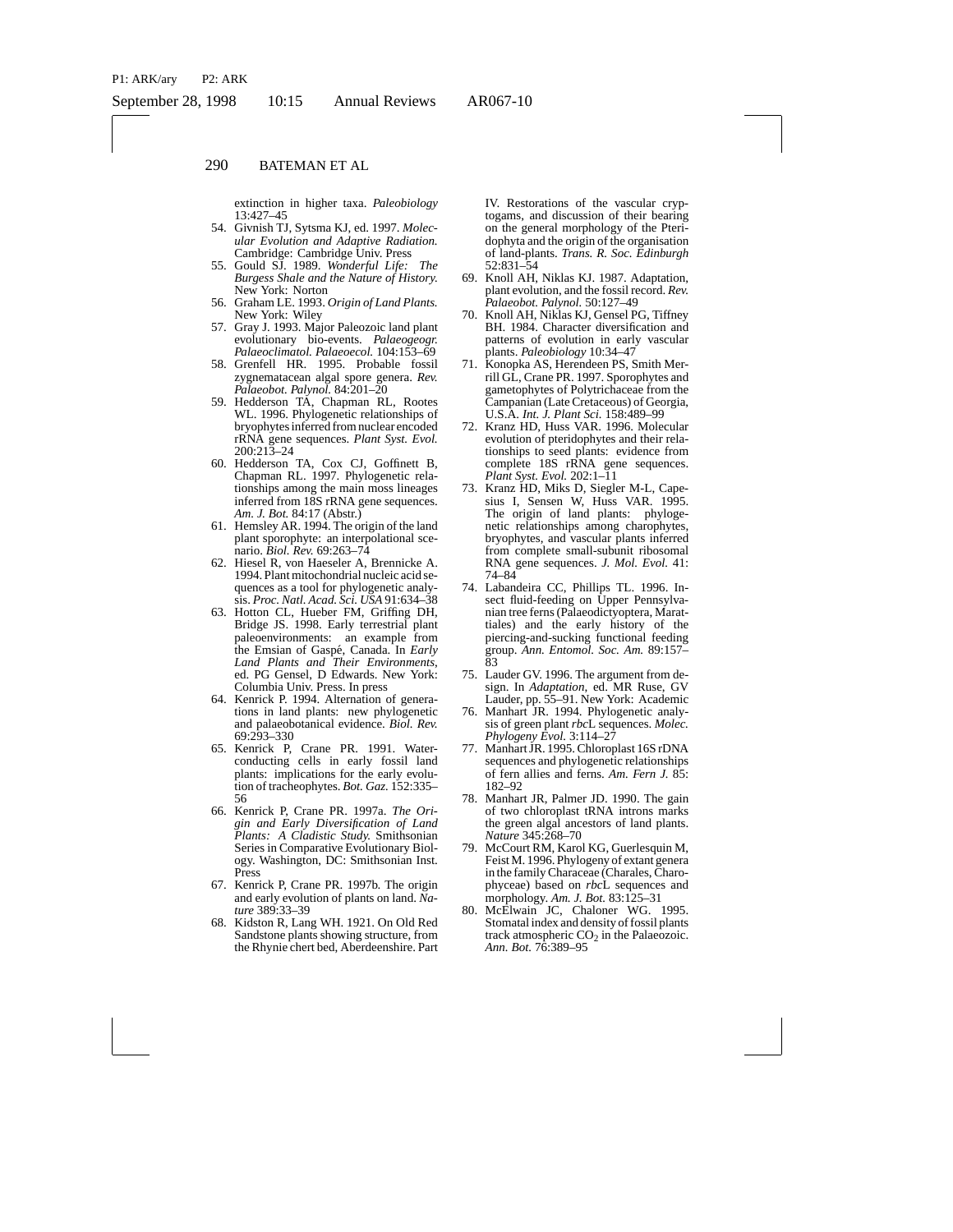- 81. Melkonian M, Surek B. 1995. Phylogeny of the Chlorophyta: congruence between ultrastructural and molecular evidence. *Bull. Soc. Zool. France* 120:191–208
- 82. Mishler BD, Churchill SP. 1984. A cladistic approach to the phylogeny of the
- "bryophytes." *Brittonia* 36:406–24 83. Mishler BD, Churchill SP. 1985. Transition to a land flora: phylogenetic relationships of the green algae and bryophytes. *Cladistics* 1:305–28
- 84. Mishler BD, Lewis LA, Buchheim MA, Renzaglia KS, Garbary DJ, et al. 1994. Phylogenetic relationships of the "green algae" and "bryophytes." *Ann. Mo. Bot. Gard.* 81:451–83
- 85. Mora CI, Driese SG, Colarusso LA. 1996. Middle to Late Paleozoic atmospheric  $CO<sub>2</sub>$  levels from soil carbonate and organic matter. *Science* 271:1105–7
- 86. Niklas KJ. 1976. Morphological and ontogenetic reconstruction of *Parka decipiens* Fleming and *Pachytheca* Hooker from the Lower Old Red Sandstone, Scotland. *Trans. R. Soc. Edinburgh* B69:483–99
- 87. Niklas KJ. 1992. *Plant Biomechanics: An Engineering Approach to Plant Form and Function.* Chicago: Chicago Univ. Press
- 88. Niklas KJ. 1994a. *Plant Allometry: The Scaling of Form and Process.* Chicago: Chicago Univ. Press
- 89. Niklas KJ. 1994b. Morphological evolution through complex domains of fitness. *Proc. Natl. Acad. Sci. USA*91:6772– 79
- 90. Niklas KJ. 1997. *The Evolutionary Biology of Plants.* Chicago: Chicago Univ. Press
- 91. Nixon KC, Crepet WL, Stevenson D, Friis E-M. 1994. A reevaluation of seed plant phylogeny. *Ann. Mo. Bot. Gard.* 81:484– 533
- 92. Pimm SL. 1991. *The Balance of Nature?* Chicago: Chicago Univ. Press
- 93. Pryer KM, Smith AR, Skog JE. 1995. Phylogenetic relationships of extant ferns based on evidence from morphology and *rbc*L sequences. *Am. Fern J.* 85:205–82
- 94. Raubeson LA, Jansen RK. 1992. Chloroplast DNA evidence on the ancient evolutionary split in vascular land plants. *Science* 255:1697–99
- 95. Raven JA. 1984. Physical correlates of the morphology of early vascular plants. *Bot. J. Linn. Soc.* 88:105–26
- 96. Raven JA. 1994. Physiological analyses of aspects of the functioning of vascular tissue in early land plants. *Bot. J. Scotl.* 47:49–64
- 97. Raven JA. 1995. The early evolution of land plants: aquatic ancestors and atmo-

spheric interactions.*Bot. J. Scotl.* 47:151– 75

- 98. Remy W, Gensel PG, Hass H. 1993. The gametophyte generation of some early Devonian land plants. *Int. J. Plant Sci.* 154:35–58
- 99. Remy W, Hass H. 1996. New information on gametophytes and sporophytes of *Aglaophyton major* and inferences about possible environmental adaptations. *Rev. Palaeobot. Palynol.* 90:175–93
- 100. Remy W, Remy D, Hass H. 1997. Organisation, Wuchsform und Lebensstrategien früher Landpflanzen des Unterdevons. *Bot. Jahrb. Syst.* 119:509–62
- 101. Renzaglia KS, McFarland KD, Smith DK. 1997. Anatomy and ultrastructure of the sporophyte of *Takakia ceratophylla* (Bryophyta). *Am. J. Bot.* 84:1337–50
- 102. Retallack GJ. 1985. Fossil soils as grounds for interpreting the advent of large plants and animals on land. *Philos. Trans. R. Soc. London Ser. B* 309:105–42
- 103. Retallack GJ. 1997. Early forest soils and their role in Devonian global change. *Science* 276:583–85
- 104. Rosenzweig M, McCord R. 1991. Incumbent replacements: evidence for longterm evolutionary progress. *Paleobiology* 17:202–13
- 105. Roth A, Mosbrugger V, Neugebauer J. 1994. Efficiency and evolution of water transport systems in higher plants a modelling approach. *Philos. Trans. R. Soc. London Ser. B* 345:137–62
- 106. Rothwell GW. 1994. Phylogenetic relationships among ferns and gymnosperms: an overview. *J. Plant Res.* 107:411–16
- 107. Rothwell GW. 1996. Phylogenetic relationships of ferns: a paleobotanical perspective. In *Pteridology in Perspective*, ed. JM Camus, M Gibby, RJ Johns, pp. 395–404. London: Royal Botanic Gardens Kew
- 108. Rothwell GW, Scheckler SE. 1988. Biology of ancestral gymnosperms. In *Origin and Evolution of Gymnosperms*, ed. CB Beck, pp. 85–134. New York: Columbia Univ. Press
- 109. Rothwell GW, Serbet R. 1994. Lignophyte phylogeny and the evolution of spermatophytes: a numerical cladistic analysis. *Syst. Bot.* 19:443–82
- 110. Rowe NP, Speck T. 1997. Biomechanics of *Lycopodiella cernua* and *Huperzia squarrosa*: implications for inferring growth habits of fossil small-bodied lycopsids. *Med. Nederlands Inst. Toegep. Geowetensch. TNO* 58:293–302
- 111. Rowe NP, Speck T, Galtier J. 1993. Biomechanical analysis of a Palaeozoic